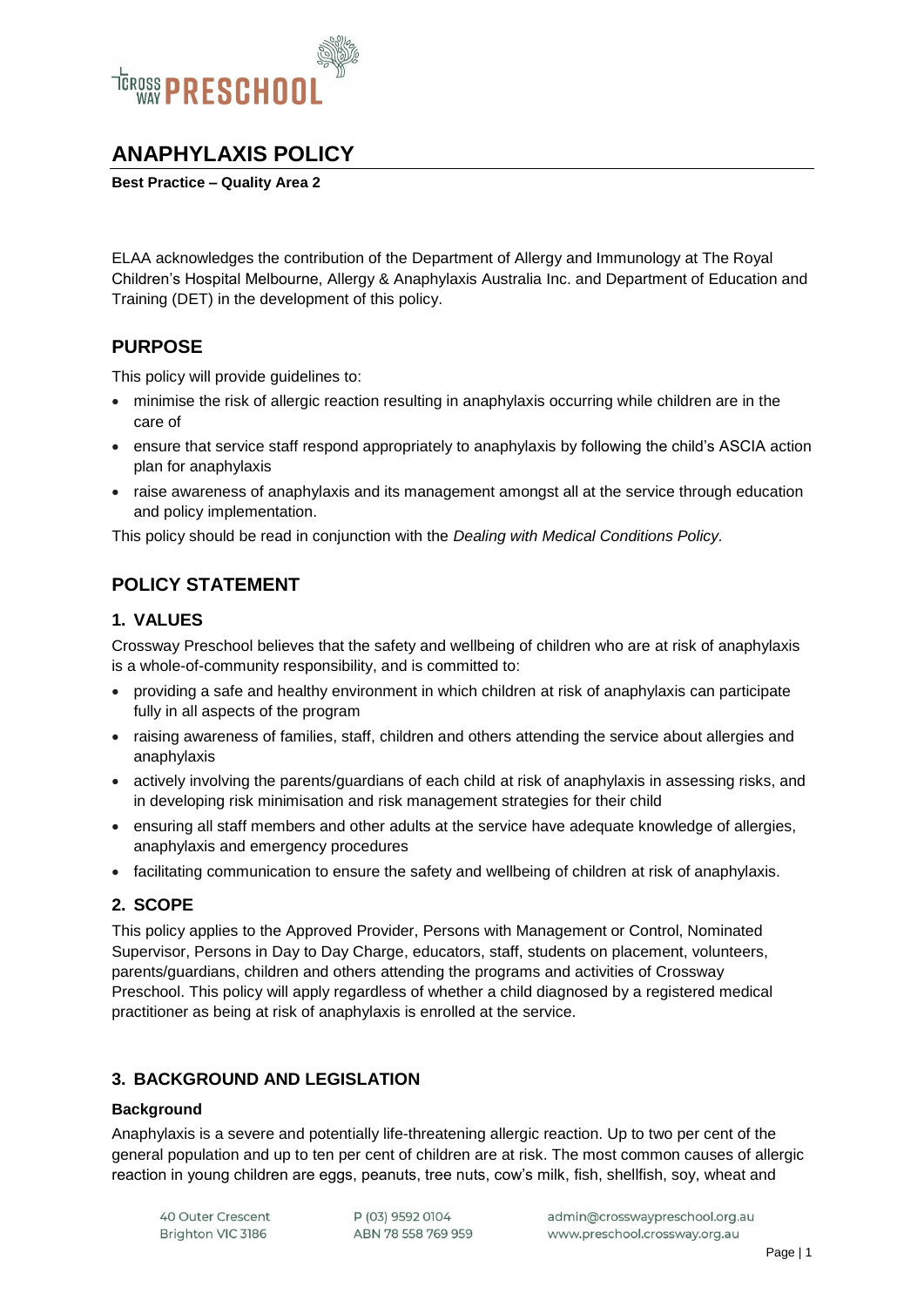

sesame, bee or other insect stings, and some medications. A reaction can develop within minutes of exposure to the allergen and young children may not be able to identify or articulate the symptoms of anaphylaxis. With planning and training, a reaction can be treated effectively by using an adrenaline autoinjector, often called an EpiPen® or an Anapen®.

In any service that is open to the general community it is not possible to achieve a completely allergen-free environment. A range of procedures and risk minimisation strategies, including strategies to minimise the presence of allergens in the service, can reduce the risk of anaphylactic reactions.

Legislation that governs the operation of approved children's services is based on the health, safety and welfare of children, and requires that children are protected from hazards and harm. The Approved Provider will ensure that there is at least one educator on duty at all times who has current approved anaphylaxis management training in accordance with the *Education and Care Services National Regulations 2011* (Regulation 136(1) (b)). As a demonstration of duty of care and best practice, ELAA recommends all educators have current approved anaphylaxis management training (refer to *Definitions*).

Approved anaphylaxis management training is listed on the ACECQA website (refer to *Sources*).

#### **Legislation and standards**

Relevant legislation and standards include but are not limited to:

- *Education and Care Services National Law Act 2010*: Sections 167, 169
- *Education and Care Services National Regulations 2011*: Regulations 90–96, 102, 136, 137, 146, 147, 160–162, 168(2)(d), 173, 177, 181, 183, 184.
- *Health Records Act 2001* (Vic)
- *National Quality Standard*, Quality Area 2: Children's Health and Safety
- *Occupational Health and Safety Act 2004* (Vic)
- *Privacy and Data Protection Act 2014* (Vic)
- *Privacy Act 1988* (Cth)
- *Public Health and Wellbeing Act 2008* (Vic)
- *Public Health and Wellbeing Regulations 2009* (Vic)

The most current amendments to listed legislation can be found at:

- Victorian Legislation Victorian Law Today:<http://www.legislation.vic.gov.au/>
- Commonwealth Legislation ComLaw:<http://www.comlaw.gov.au/>

#### **4. DEFINITIONS**

The terms defined in this section relate specifically to this policy. For commonly used terms e.g. Approved Provider, Nominated Supervisor, Regulatory Authority etc. refer to the *General Definitions* section of this manual.

**Adrenaline autoinjector:** An intramuscular injection device containing a single dose of adrenaline designed to be administered by people who are not medically trained. This device is commonly called an EpiPen® or an Anapen®. As EpiPen® and Anapen® products have different administration techniques, only one brand should be prescribed per individual and their ASCIA action plan for anaphylaxis (refer to *Definitions*) must be specific for the brand they have been prescribed.

Used adrenaline autoinjectors should be placed in a rigid sharps disposal unit or another rigid container if a sharps container is not available.

**Adrenaline autoinjector kit:** An insulated container with an unused, in-date adrenaline autoinjector, a copy of the child's ASCIA action plan for anaphylaxis, and telephone contact details for the child's parents/guardians, doctor/medical personnel and the person to be notified in the event of a reaction if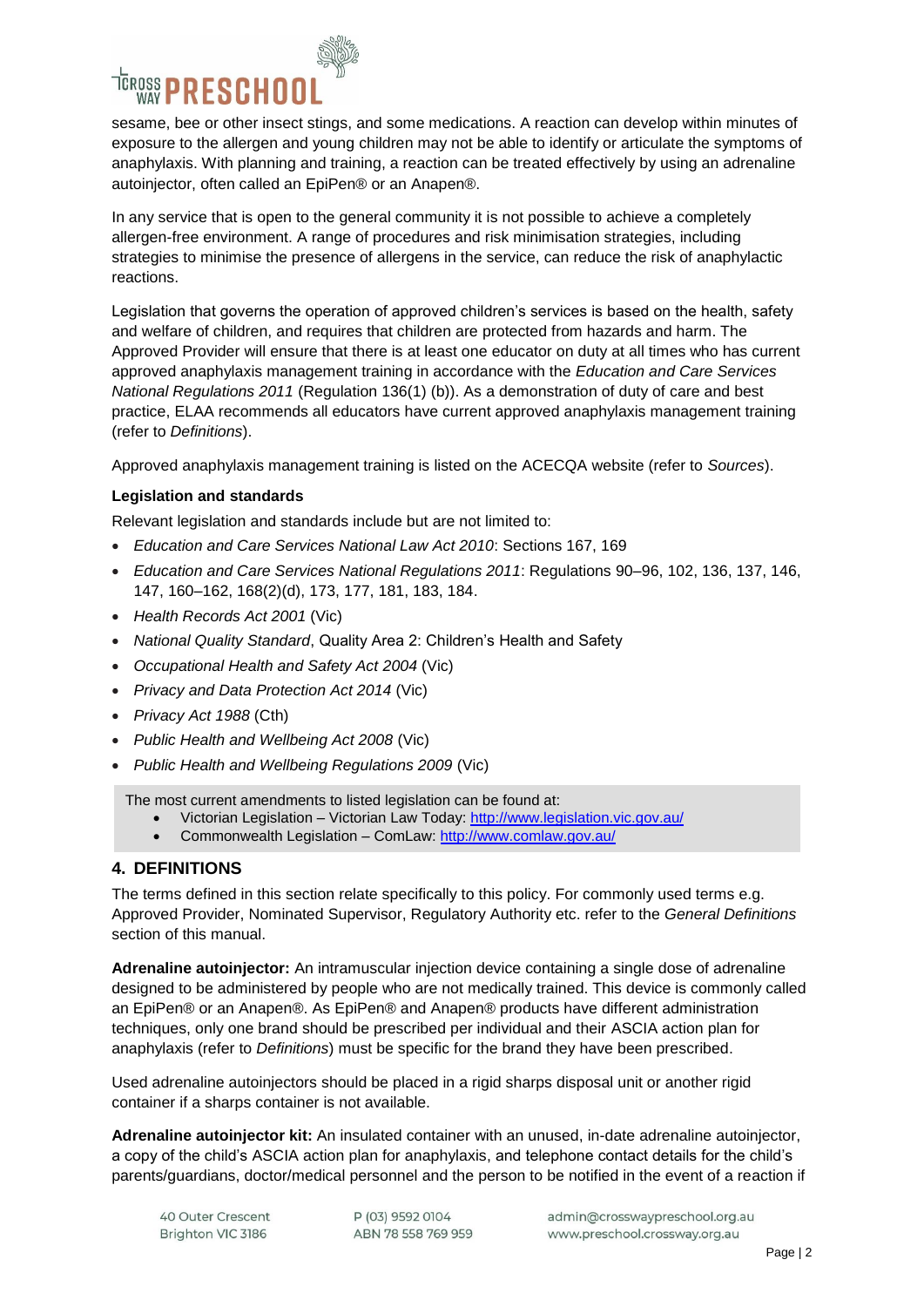

the parents/guardians cannot be contacted. If prescribed, an antihistamine should also be included in the kit. Autoinjectors must be stored away from direct heat and cold.

**Allergen:** A substance that can cause an allergic reaction.

**Allergy:** An immune system response to something in the environment, which is usually harmless, e.g.: food, pollen, dust mite. These can be ingested, inhaled, injected or absorbed.

**Allergic reaction:** A reaction to an allergen. Common signs and symptoms include one or more of the following:

- *Mild to moderate signs & symptoms***:**
	- o hives or welts
	- o tingling mouth
	- swelling of the face, lips & eyes
	- abdominal pain, vomiting and/or diarrhoea are mild to moderate symptoms; however, these are severe reactions to insects.
- *Signs & symptoms of anaphylaxis are***:**
	- o difficult/noisy breathing
	- swelling of the tongue
	- swelling/tightness in the throat
	- o difficulty talking and/or hoarse voice
	- wheeze or persistent cough
	- persistent dizziness or collapse (child pale or floppy).

**Anapen®:** A type of adrenaline autoinjector (refer to *Definitions*) containing a single dose of adrenaline. The administration technique in an Anapen® is different to that of the EpiPen®. Two strengths are available: an Anapen® and an Anapen Jr®, and each is prescribed according to a child's weight. The Anapen Jr® is recommended for a child weighing 10–20kg. An AnaPen® is recommended for use when a child weighs more than 20kg.The child's ASCIA action plan for anaphylaxis (refer to *Definitions*) must be specific for the brand they have been prescribed.

**Anaphylaxis:** A severe, rapid and potentially life-threatening allergic reaction that affects normal functioning of the major body systems, particularly the respiratory (breathing) and/or circulation systems.

**Anaphylaxis management training:** Training that includes recognition of allergic reactions, strategies for risk minimisation and risk management, procedures for emergency treatment and facilitates practise in the administration of treatment using an adrenaline autoinjector (refer to *Definitions*) trainer. Approved training is listed on the ACECQA website (refer to *Sources*).

**Approved anaphylaxis management training:** Training that is approved by the National Authority in accordance with Regulation 137(e) of the *Education and Care Services National Regulations 2011* and is listed on the ACECQA website (refer to *Sources*).

**ASCIA action plan for anaphylaxis**: An individual medical management plan prepared and signed by the child's treating, registered medical practitioner that provides the child's name and confirmed allergies, a photograph of the child, a description of the prescribed anaphylaxis medication for that child and clear instructions on treating an anaphylactic episode. The plan must be specific for the brand of autoinjector prescribed for each child. Examples of plans specific to different adrenaline autoinjector brands are available for download on the Australasian Society of Clinical Immunology and Allergy (ASCIA) website:

[www.allergy.org.au/health-professionals/anaphylaxis-resources/ascia-action-plan-for-anaphylaxis](http://www.allergy.org.au/health-professionals/anaphylaxis-resources/ascia-action-plan-for-anaphylaxis)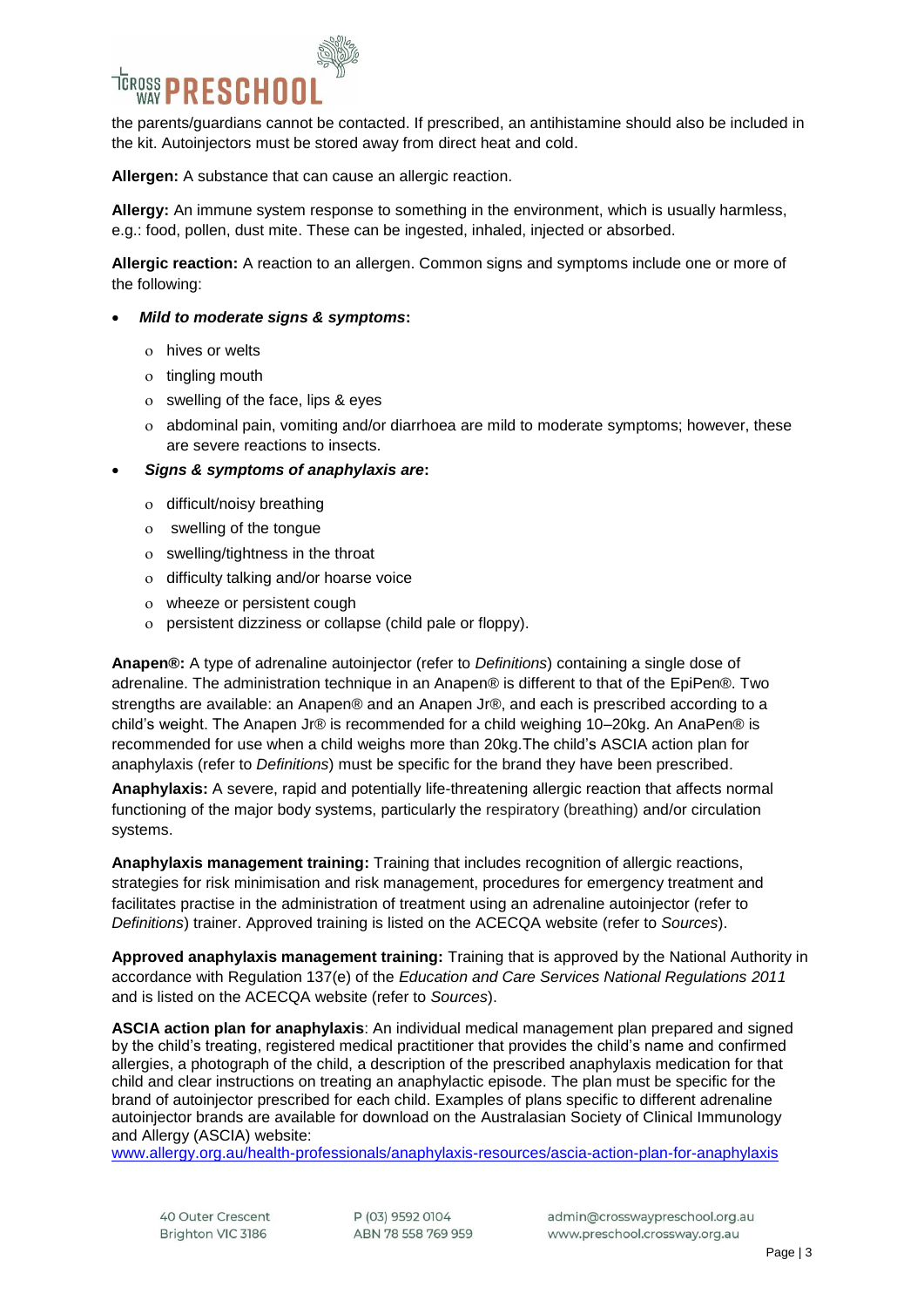

**At risk child:** A child whose allergies have been medically diagnosed and who is at risk of anaphylaxis.

**Communication plan:** A plan that forms part of the policy outlining how the service will communicate with parents/guardians and staff in relation to the policy. The communication plan also describes how parents/guardians and staff will be informed about risk minimisation plans and emergency procedures to be followed when a child diagnosed as at risk of anaphylaxis is enrolled at a service.

**Duty of care:** A common law concept that refers to the responsibilities of organisations to provide people with an adequate level of protection against harm and all reasonably foreseeable risk of injury.

**Epipen®:** A type of adrenaline autoinjector (refer to *Definitions*) containing a single dose of adrenaline which is delivered via a spring-activated needle that is concealed until administration is required. Two strengths are available: an Epipen® and an Epipen Jr®, and each is prescribed according to a child's weight. The Epipen Jr® is recommended for a child weighing 10–20kg. An Epipen® is recommended for use when a child weighs more than 20kg. The child's ASCIA action plan for anaphylaxis (refer to *Definitions*) must be specific for the brand they have been prescribed.

**First aid management of anaphylaxis course**: Accredited training in first aid management of anaphylaxis including competency in the use of an adrenaline autoinjector.

**Intolerance:** Often confused with allergy, intolerance is an adverse reaction to ingested foods or chemicals experienced by the body but not involving the immune system.

**No food sharing:** A rule/practice in which a child at risk of anaphylaxis only eats food that is supplied/permitted by their parents/guardians and does not share food with, or accept food from, any other person.

**Nominated staff member:** (In relation to this policy) a staff member nominated to be the liaison between parents/guardians of a child at risk of anaphylaxis and the Approved Provider. This person also checks regularly to ensure that the adrenaline autoinjector kit is complete and that the device itself is unused and in date and leads practice sessions for staff who have undertaken anaphylaxis management training.

**Risk minimisation:** The practice of developing and implementing a range of strategies to reduce hazards for a child at risk of anaphylaxis, by removing, as far as is practicable, major allergen sources from the service.

**Risk minimisation plan:** A service-specific plan that documents a child's allergy, practical strategies to minimise risk of exposure to allergens at the service and details of the person/s responsible for implementing these strategies. A risk minimisation plan should be developed by the Approved Provider/Nominated Supervisor in consultation with the parents/guardians of the child at risk of anaphylaxis and service staff. The plan should be developed upon a child's enrolment or initial diagnosis and reviewed at least annually and always on re-enrolment. A sample risk minimisation plan is provided as Attachment 3.

**Staff record:** A record which the Approved Provider of a centre-based service must keep containing information about the Nominated Supervisor, staff, volunteers and students at a service, as set out under Division 9 of the National Regulations.

P (03) 9592 0104 ABN 78 558 769 959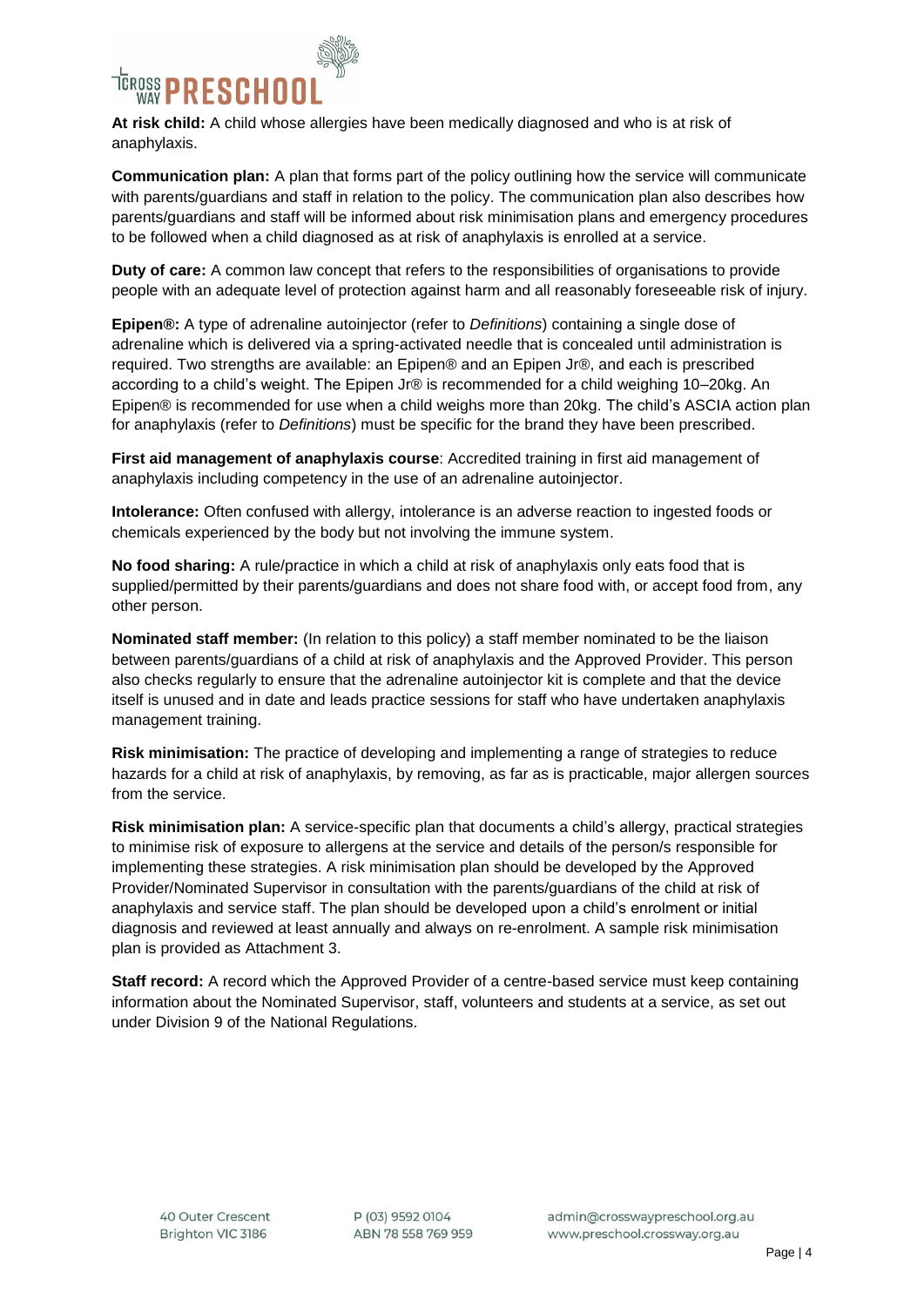# RESCHOO

## **5. SOURCES AND RELATED POLICIES**

#### **Sources**

- ACECQA provides lists of approved first aid training, approved emergency asthma management training and approved anaphylaxis management training on their website: <http://acecqa.gov.au/qualifications/requirements/first-aid-qualifications-training>
- Allergy & Anaphylaxis Australia Inc. is a not-for-profit support organisation for families of children with food-related anaphylaxis. Resources include a telephone support line and items available for sale including storybooks, and Epipen® trainers: [www.allergyfacts.org.au](http://www.allergyfacts.org.au/)
- Australasian Society of Clinical Immunology and Allergy (ASCIA): [www.allergy.org.au](http://www.allergy.org.au/) provides information and resources on allergies. Action plans for anaphylaxis can be downloaded from this site. Also available is a procedure for the First Aid Treatment for anaphylaxis (refer to Attachment 4). Contact details of clinical immunologists and allergy specialists are also provided.
- Department of Education and Training (DET) provides information related to anaphylaxis and anaphylaxis training:

http://www.education.vic.gov.au/childhood/providers/regulation/Pages/anaphylaxis.aspx

- Department of Allergy and Immunology at The Royal Children's Hospital Melbourne [\(www.rch.org.au/allergy\)](http://www.rch.org.au/allergy) provides information about allergies and services available at the hospital. This department can evaluate a child's allergies and provide an adrenaline autoinjector prescription. Kids Health Info fact sheets are also available from the website, including the following:
	- *Allergic and anaphylactic reactions* (July 2019): [https://www.rch.org.au/kidsinfo/fact\\_sheets/Allergic\\_and\\_anaphylactic\\_reactions/](https://www.rch.org.au/kidsinfo/fact_sheets/Allergic_and_anaphylactic_reactions/)

The Royal Children's Hospital has been contracted by the Department of Education and Training (DET) to provide an Anaphylaxis Advice & Support Line to central and regional DET staff, school principals and representatives, school staff, children's services staff and parents/guardians wanting support. The Anaphylaxis Advice & Support Line can be contacted on 1300 725 911 or 9345 4235, or by email: [carol.whitehead@rch.org.au](mailto:carol.whitehead@rch.org.au)

#### **Service policies**

- *Administration of First Aid Policy*
- *Administration of Medication Policy*
- *Asthma Policy*
- *Dealing with Medical Conditions Policy*
- *Diabetes Policy*
- *Enrolment and Orientation Policy*
- *Excursions and Service Events Policy*
- *Food Safety Policy*
- *Hygiene Policy*
- *Incident, Injury, Trauma and Illness Policy*
- *Inclusion and Equity Policy*
- *Nutrition and Active Play Policy*
- *Privacy and Confidentiality Policy*
- *Supervision of Children Policy*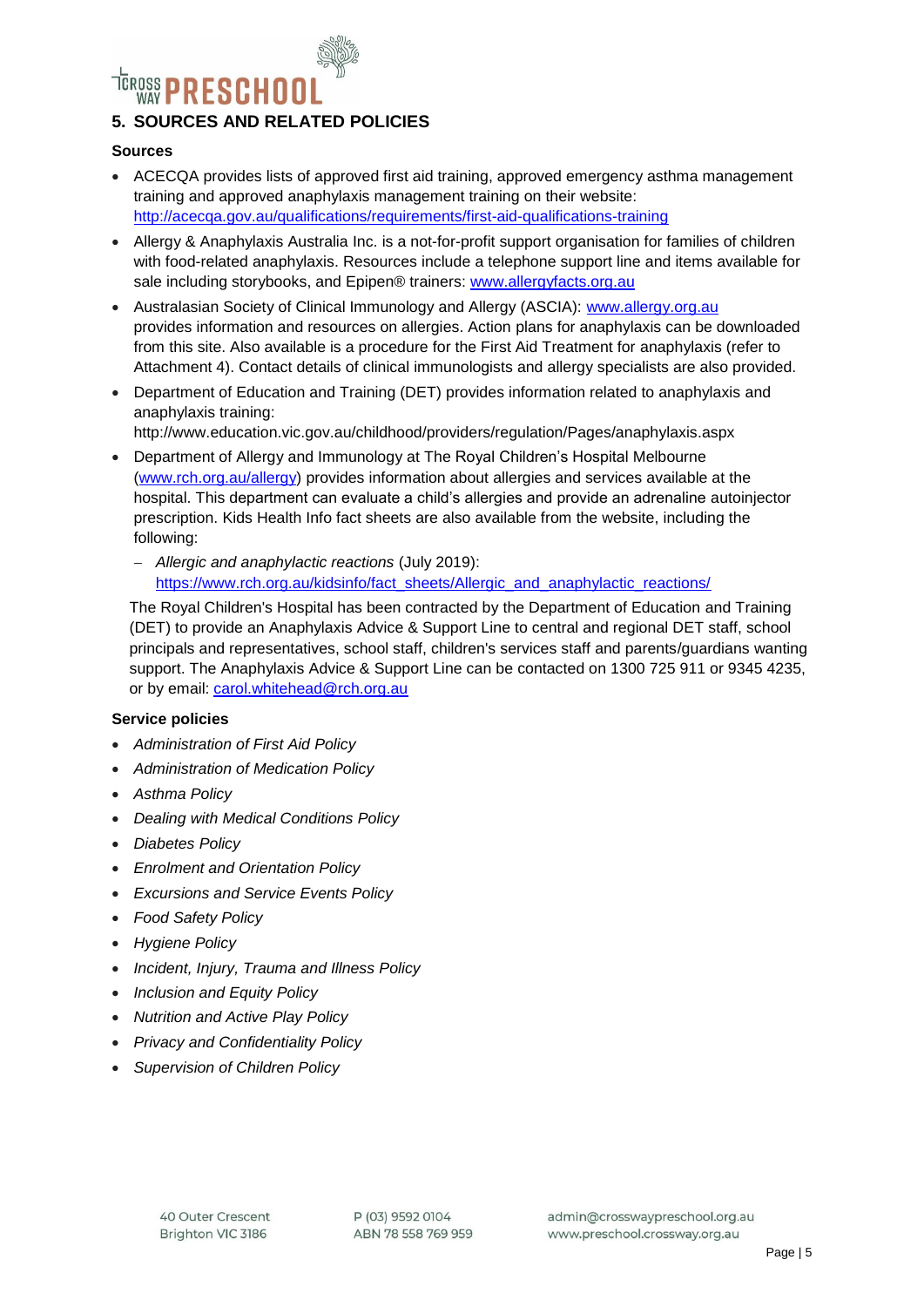

## **PROCEDURES**

#### **The Approved Provider or Persons with Management and Control is responsible for:**

- ensuring that an anaphylaxis policy, which meets legislative requirements and includes a risk minimisation plan (refer to Attachment 3) and communication plan, is developed and displayed at the service, and reviewed regularly
- providing approved anaphylaxis management training (refer to *Definitions*) to staff as required under the National Regulations
- ensuring that at least one educator with current approved anaphylaxis management training (refer to *Definitions*) is in attendance and immediately available at all times the service is in operation (Regulations 136, 137)
- ensuring the Nominated Supervisor, educators, staff members, students and volunteers at the service are provided with a copy of the *Anaphylaxis Policy* and the *Dealing with Medical Conditions Policy*
- ensuring parents/guardians and others at the service are provided with a copy of the *Anaphylaxis Policy* and the *Dealing with Medical Conditions Policy* (Regulation 91)
- ensuring that staff practice administration of treatment for anaphylaxis using an adrenaline autoinjector trainer at least annually, and preferably quarterly, and that participation is documented on the staff record
- ensuring the details of approved anaphylaxis management training (refer to *Definitions*) are included on the staff record (refer to *Definitions*), including details of training in the use of an autoinjector (Regulations 145,146, 147)
- ensuring that parents/guardians or a person authorised in the enrolment record provide written consent to the medical treatment or ambulance transportation of a child in the event of an emergency (Regulation 161), and that this authorisation is kept in the enrolment record for each child
- ensuring that parents/guardians or a person authorised in the child's enrolment record provide written authorisation for excursions outside the service premises (Regulation 102) (refer to *Excursions and Service Events Policy*)
- identifying children at risk of anaphylaxis during the enrolment process and informing staff
- following appropriate reporting procedures set out in the *Incident, Injury, Trauma and Illness Policy* in the event that a child is ill or is involved in a medical emergency or an incident at the service that results in injury or trauma.

#### **In services where a child diagnosed as at risk of anaphylaxis is enrolled, the Approved Provider is also responsible for:**

- displaying a notice prominently at the service stating that a child diagnosed as at risk of anaphylaxis is being cared for and/or educated by the service (Regulation 173(2)(f))
- ensuring the *Enrolment checklist for children diagnosed as at risk of anaphylaxis* (refer to Attachment 2) is completed
- ensuring an ASCIA action plan for anaphylaxis, risk management plan (refer to Attachment 3) and communications plan are developed for each child at the service who has been medically diagnosed as at risk of anaphylaxis, in consultation with that child's parents/guardians and with a registered medical practitioner (Attachment 3)
- ensuring that all children diagnosed as at risk of anaphylaxis have details of their allergy, their ASCIA action plan for anaphylaxis and their risk minimisation plan filed with their enrolment record (Regulation 162)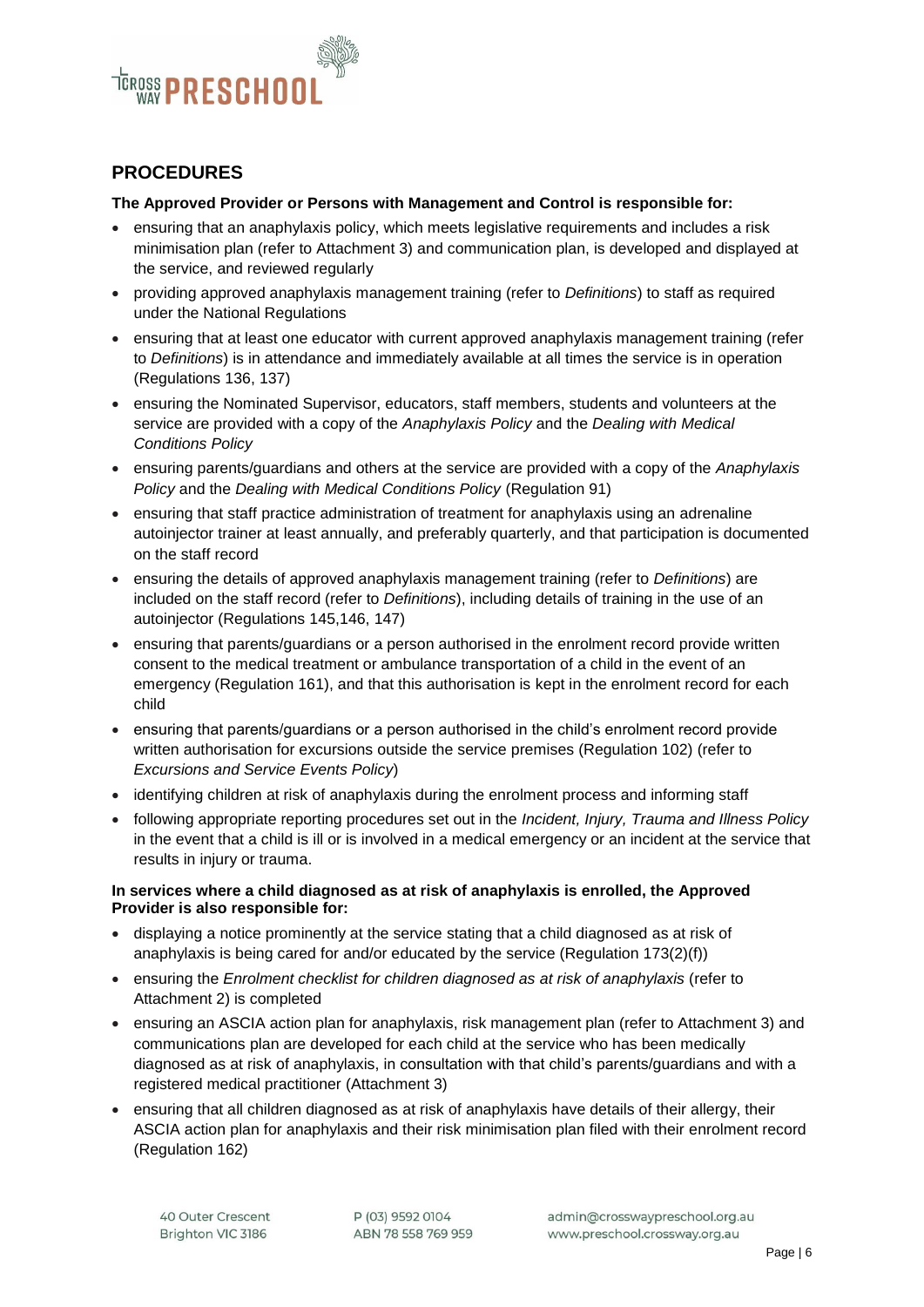

- ensuring a medication record is kept for each child to whom medication is to be administered by the service (Regulation 92)
- ensuring parents/guardians of all children at risk of anaphylaxis provide an unused, in-date adrenaline autoinjector at all times their child is attending the service. Where this is not provided, children will be unable to attend the service
- ensuring that the child's ASCIA action plan for anaphylaxis is specific to the brand of adrenaline autoinjector prescribed by the child's medical practitioner
- implementing a procedure for first aid treatment for anaphylaxis consistent with current national recommendations (refer to Attachment 4) and ensuring all staff are aware of the procedure
- ensuring adequate provision and maintenance of adrenaline autoinjector kits (refer to *Definitions*)
- ensuring the expiry date of the adrenaline autoinjector is checked regularly and replaced when required and the liquid in the Epipen/Epipen Jnr is clear
- ensuring that a sharps disposal unit is available at the service for the safe disposal of used adrenaline autoinjectors
- implementing a communication plan and encouraging ongoing communication between parents/guardians and staff regarding the current status of the child's allergies, this policy and its implementation (Regulation 90 (c) (iv A-B))
- identifying and minimising allergens (refer to *Definitions*) at the service, where possible
- ensuring measures are in place to prevent cross-contamination of any food given to children diagnosed as at risk of anaphylaxis (refer to *Nutrition and Active Play Policy* and *Food Safety Policy*)
- ensuring that children at risk of anaphylaxis are not discriminated against in any way
- ensuring that children at risk of anaphylaxis can participate in all activities safely and to their full potential
- immediately communicating any concerns with parents/guardians regarding the management of children diagnosed as at risk of anaphylaxis attending the service
- ensuring that medication is not administered to a child at the service unless it has been authorised and administered in accordance with Regulations 95 and 96 (refer to *Administration of Medication Policy* and *Dealing with Medical Conditions Policy*)
- ensuring that parents/guardians of a child and emergency services are notified as soon as is practicable if medication has been administered to that child in an anaphylaxis emergency without authorisation from a parent/guardian or authorised nominee (Regulation 94)
- ensuring that a medication record is kept that includes all details required by Regulation 92(3) for each child to whom medication is to be administered
- ensuring that written notice is given to a parent/guardian as soon as is practicable if medication is administered to a child in the case of an emergency
- responding to complaints and notifying Department of Education and Training, in writing and within 24 hours, of any incident or complaint in which the health, safety or wellbeing of a child may have been at risk
- displaying the Australasian Society of Clinical Immunology and Allergy (ASCIA) (refer to *Sources*) generic poster *Action Plan for Anaphylaxis* in key locations at the service
- displaying Ambulance Victoria's *AV How to Call Card* (refer to *Definitions*) near all service telephones
- complying with the risk minimisation procedures outlined in Attachment 1
- ensuring that educators/staff who accompany children at risk of anaphylaxis outside the service carry a fully equipped adrenaline autoinjector kit (refer to *Definitions*) along with the ASCIA action plan for anaphylaxis for each child diagnosed as at risk of anaphylaxis.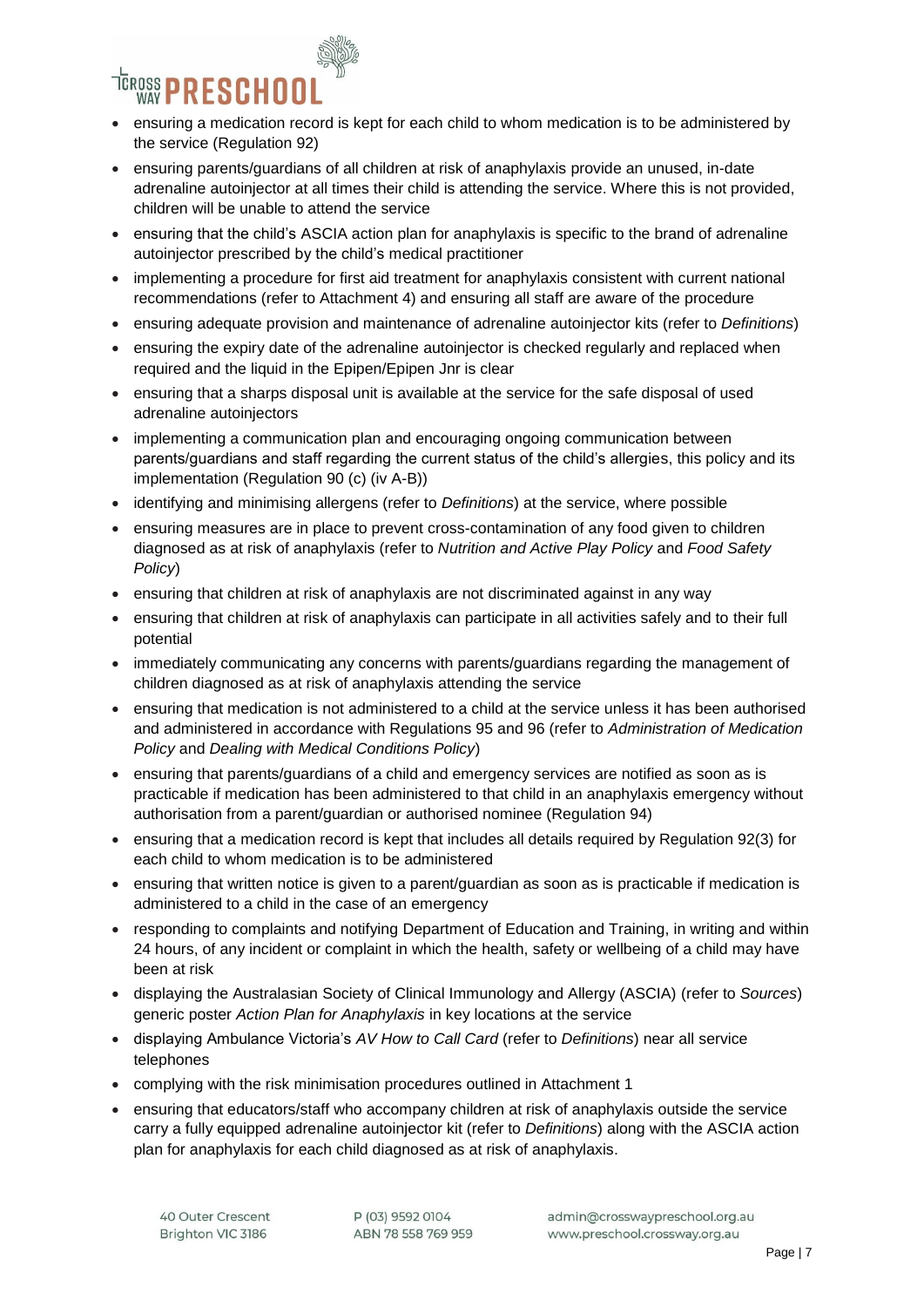# <sup>TEROSS</sup> PRESCHOO

#### **Risk assessment**

The National Law and National Regulations do not require a service to maintain a stock of adrenaline autoinjectors at the service premises to use in an emergency. However, ELAA recommends that the Approved Provider undertakes a risk assessment in consultation with the Nominated Supervisor and other educators, to inform a decision on whether the service should carry its own supply of these devices. This decision will also be informed by considerations such as distance to the nearest medical facility and response times required for ambulance services to reach the service premises etc.

If the Approved Provider decides that the service should maintain its own supply of adrenaline autoinjectors, it is the responsibility of the Approved Provider to ensure that:

- adequate stock of the adrenaline autoinjector is on hand, and that it is unused and in date
- appropriate procedures are in place to define the specific circumstances under which the device supplied by the service will be used
- the autoinjector is administered in accordance with the written instructions provided on it and with the generic ASCIA action plan for anaphylaxis
- the service follows the procedures outlined in the *Administration of Medication Policy*, which explains the steps to follow when medication is administered to a child in an emergency
- parents/guardians are informed that the service maintains a supply of adrenaline autoinjectors, of the brand that the service carries and of the procedures for the use of these devices in an emergency.

#### **The Nominated Supervisor or Person in Day to Day Control is responsible for:**

- ensuring the *Enrolment checklist for children diagnosed as at risk of anaphylaxis* (refer to Attachment 2) is completed
- ensuring that all educators approved first aid qualifications, anaphylaxis management training and emergency asthma management training are current, meet the requirements of the National Act (Section 169(4)) and National Regulations (Regulation 137), and are approved by ACECQA (refer to *Sources*)
- ensuring that medication is not administered to a child at the service unless it has been authorised and administered in accordance with Regulations 95 and 96 (refer to *Administration of Medication Policy* and *Dealing with Medical Conditions Policy*)
- ensuring that parents/guardians of a child and emergency services are notified as soon as is practicable if medication has been administered to that child in an anaphylaxis emergency without authorisation from a parent/guardian or authorised nominee (Regulation 94)
- ensuring educators and staff are aware of the procedures for first aid treatment for anaphylaxis (refer to Attachment 4)
- ensuring an adrenaline autoinjector kit (refer to *Definitions*) is taken on all excursions and other offsite activities (refer to *Excursions and Service Events Policy*)
- compiling a list of children at risk of anaphylaxis and placing it in a secure but readily accessible location known to all staff. This should include the ASCIA action plan for anaphylaxis for each child
- ensuring that all staff, including casual and relief staff, are aware of children diagnosed as at risk of anaphylaxis, their allergies and symptoms, and the location of their adrenaline autoinjector kits and ASCIA action plans for anaphylaxis
- ensuring measures are in place to prevent cross-contamination of any food given to children diagnosed as at risk of anaphylaxis (refer to *Nutrition and Active Play Policy* and *Food Safety Policy*)
- organising anaphylaxis management information sessions for parents/guardians of children enrolled at the service, where appropriate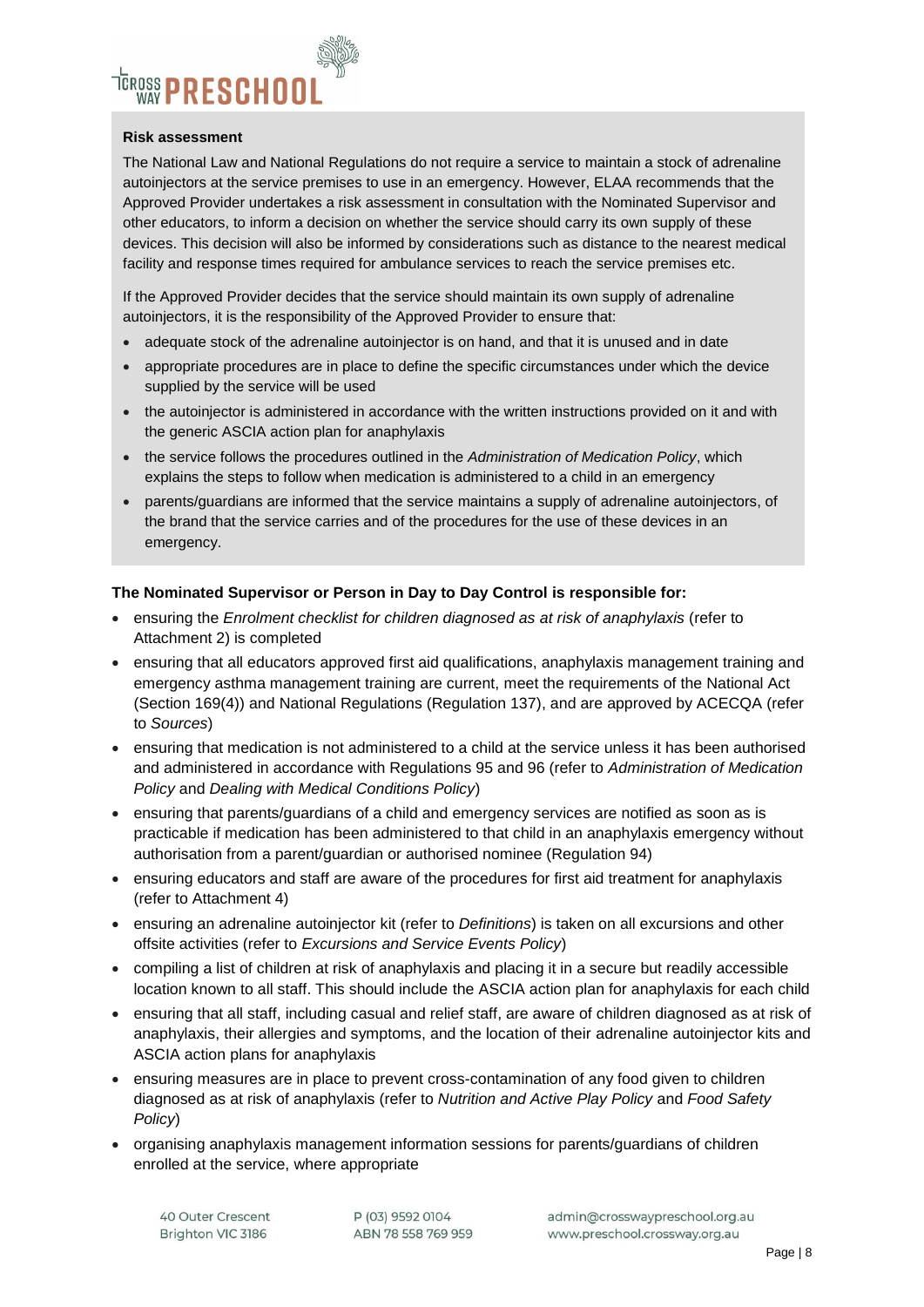

- ensuring that all persons involved in the program, including parents/guardians, volunteers and students on placement are aware of children diagnosed as at risk of anaphylaxis
- ensuring programmed activities and experiences take into consideration the individual needs of all children, including children diagnosed as at risk of anaphylaxis
- following the child's ASCIAS action plan for anaphylaxis in the event of an allergic reaction, which may progress to an anaphylactic episode
- practising the administration of an adrenaline autoinjector using an autoinjector trainer and 'anaphylaxis scenarios' on a regular basis, at least annually and preferably quarterly
- ensuring staff dispose of used adrenaline autoinjectors appropriately in the sharps disposal unit provided at the service by the Approved Provider
- ensuring that the adrenaline autoinjector kit is stored in a location that is known to all staff, including casual and relief staff, is easily accessible to adults both indoors and outdoors (not locked away) but inaccessible to children, and away from direct sources of heat and cold
- ensuring that parents/guardians or an authorised person named in the child's enrolment record provide written authorisation for children to attend excursions outside the service premises (Regulation 102) (refer to *Excursions and Service Events Policy*)
- providing information to the service community about resources and support for managing allergies and anaphylaxis
- complying with the risk minimisation procedures outlined in Attachment 1.

#### **Educators and other staff are responsible for:**

- reading and complying with the *Anaphylaxis Policy* and the *Dealing with Medical Conditions Policy*
- maintaining current approved anaphylaxis management qualifications (refer to *Definitions*)
- practising the administration of an adrenaline autoinjector using an autoinjector trainer and 'anaphylaxis scenarios' on a regular basis, at least annually and preferably quarterly
- ensuring they are aware of the procedures for first aid treatment for anaphylaxis (refer to Attachment 4)
- completing the *Enrolment checklist for children diagnosed as at risk of anaphylaxis* (refer to Attachment 2) with parents/guardians
- knowing which children are diagnosed as at risk of anaphylaxis, their allergies and symptoms, and the location of their adrenaline autoinjector kits and medical management action plans
- identifying and, where possible, minimising exposure to allergens (refer to *Definitions*) at the service
- following procedures to prevent the cross-contamination of any food given to children diagnosed as at risk of anaphylaxis (refer to *Nutrition and Active Play Policy* and *Food Safety Policy*)
- assisting with the development of a risk minimisation plan (refer to Attachment 3) for children diagnosed as at risk of anaphylaxis at the service
- following the child's ASCIA action plan for anaphylaxis in the event of an allergic reaction, which may progress to an anaphylactic episode
- disposing of used adrenaline autoinjectors in the sharps disposal unit provided at the service by the Approved Provider
- following appropriate first aid procedures in the event that a child who has not been diagnosed as at risk of anaphylaxis appears to be having an anaphylactic episode (refer to Attachment 4)
- informing the Approved Provider and the child's parents/guardians following an anaphylactic episode
- taking the adrenaline autoinjector kit (refer to *Definitions*) for each child at risk of anaphylaxis on excursions or to other offsite service events and activities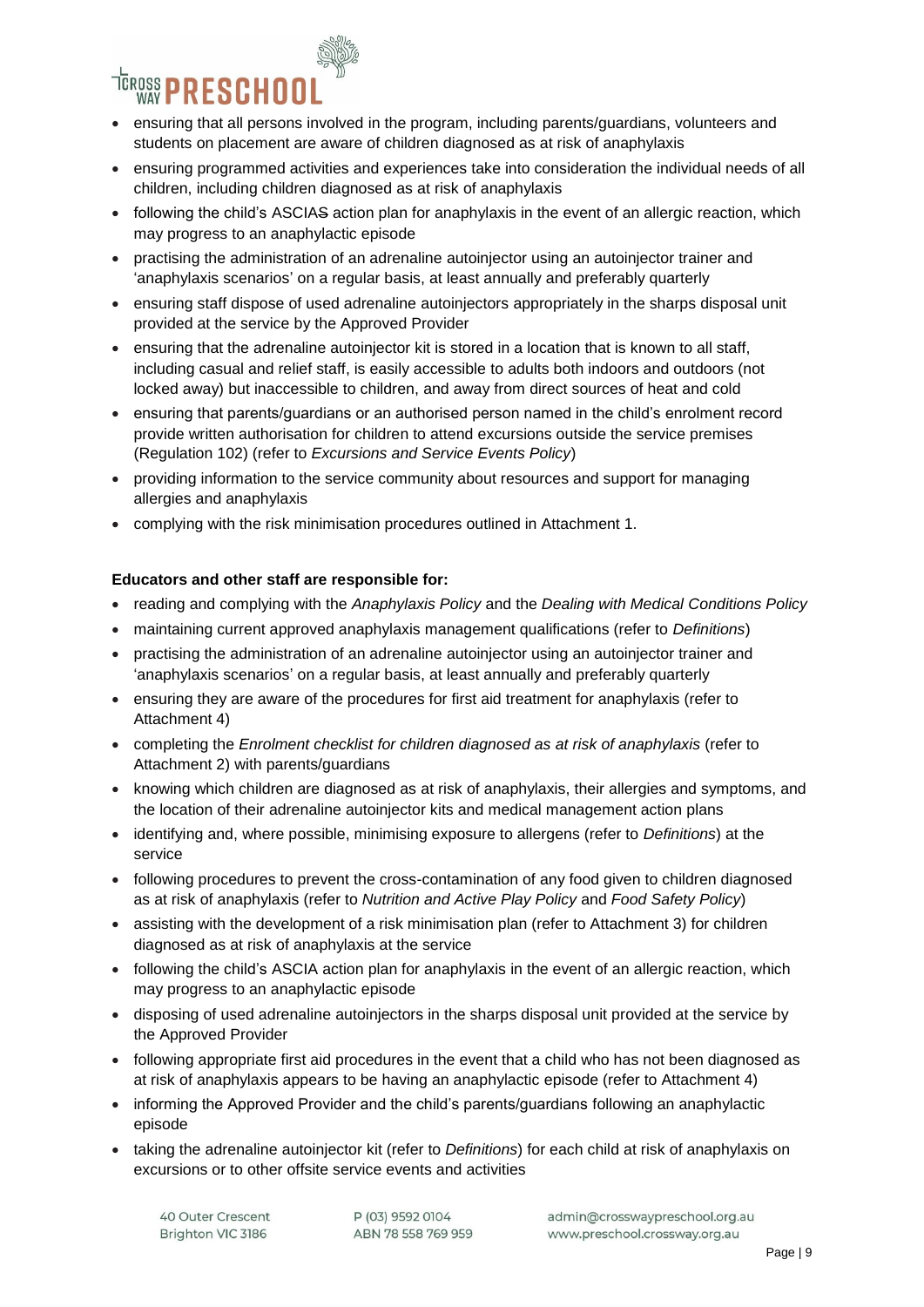

- providing information to the service community about resources and support for managing allergies and anaphylaxis
- complying with the risk minimisation procedures outlined in Attachment 1
- contacting parents/guardians immediately if an unused, in-date adrenaline autoinjector has not been provided to the service for a child diagnosed as at risk of anaphylaxis. Where this is not provided, children will be unable to attend the service
- discussing with parents/guardians the requirements for completing the enrolment form and medication record for their child
- consulting with the parents/guardians of children diagnosed as at risk of anaphylaxis in relation to the health and safety of their child, and communicating any concerns
- ensuring that children diagnosed as at risk of anaphylaxis are not discriminated against in any way and are able to participate fully in all activities.

#### **Parents/guardians of a child at risk of anaphylaxis are responsible for:**

- informing staff, either on enrolment or on initial diagnosis, of their child's allergies
- completing all details on the child's enrolment form, including medical information and written authorisations for medical treatment, ambulance transportation and excursions outside the service premises
- assisting the Approved Provider and staff to develop an anaphylaxis risk minimisation plan (refer to Attachment 3)
- providing staff with an ASCIA action plan for anaphylaxis signed by a registered medical practitioner and with written consent to use medication prescribed in line with this action plan
- providing staff with an unused, in-date and complete adrenaline autoinjector kit
- ensuring that the child's ASCIA action plan for anaphylaxis is specific to the brand of adrenaline autoinjector prescribed by the child's medical practitioner
- regularly checking the adrenaline autoinjector's expiry date and colour of Epipen adrenaline
- assisting staff by providing information and answering questions regarding their child's allergies
- notifying staff of any changes to their child's allergy status and providing a new anaphylaxis medical management action plan in accordance with these changes
- communicating all relevant information and concerns to staff, particularly in relation to the health of their child
- complying with the service's policy where a child who has been prescribed an adrenaline autoinjector is not permitted to attend the service or its programs without that device
- complying with the risk minimisation procedures outlined in Attachment 1
- ensuring they are aware of the procedures for first aid treatment for anaphylaxis (refer to Attachment 4).

#### **Parents/guardians are responsible for:**

- reading and complying with this policy and all procedures, including those outlined in Attachment 1
- bringing relevant issues and concerns to the attention of both staff and the Approved Provider

#### **Volunteers and students, while at the service, are responsible for following this policy and its procedures.**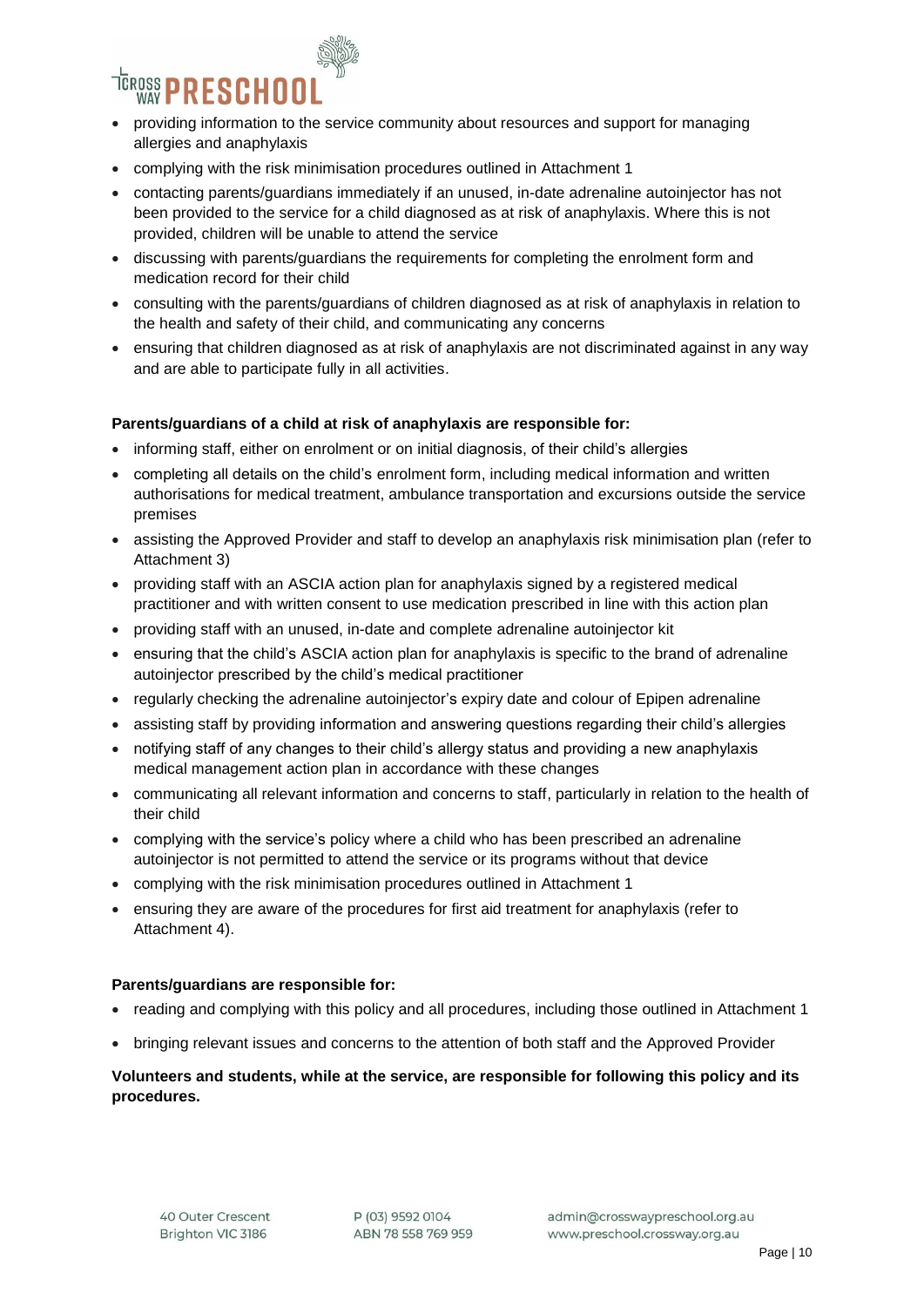

# **EVALUATION**

In order to assess whether the values and purposes of the policy have been achieved, the Approved Provider will:

- selectively audit enrolment checklists (for example, annually) to ensure that documentation is current and complete
- regularly seek feedback from everyone affected by the policy regarding its effectiveness
- monitor the implementation, compliance, complaints and incidents in relation to this policy
- keep the policy up to date with current legislation, research, policy and best practice
- revise the policy and procedures as part of the service's policy review cycle or following an anaphylactic episode at the service, or as otherwise required
- notify parents/guardians at least 14 days before making any changes to this policy or its procedures.

# **ATTACHMENTS**

- Attachment 1: Risk minimisation procedures
- Attachment 2: Enrolment checklist for children diagnosed as at risk of anaphylaxis
- Attachment 3: Sample risk minimisation plan
- Attachment 4: First Aid Treatment for Anaphylaxis download from the Australasian Society of Clinical Immunology and Allergy: <http://www.allergy.org.au/health-professionals/anaphylaxis-resources/first-aid-for-anaphylaxis>

#### **AUTHORISATION**

This policy was adopted by the Approved Provider of Crossway Preschool on the 14<sup>th</sup> of October 2021.

#### **REVIEW DATE:** 14/10/2024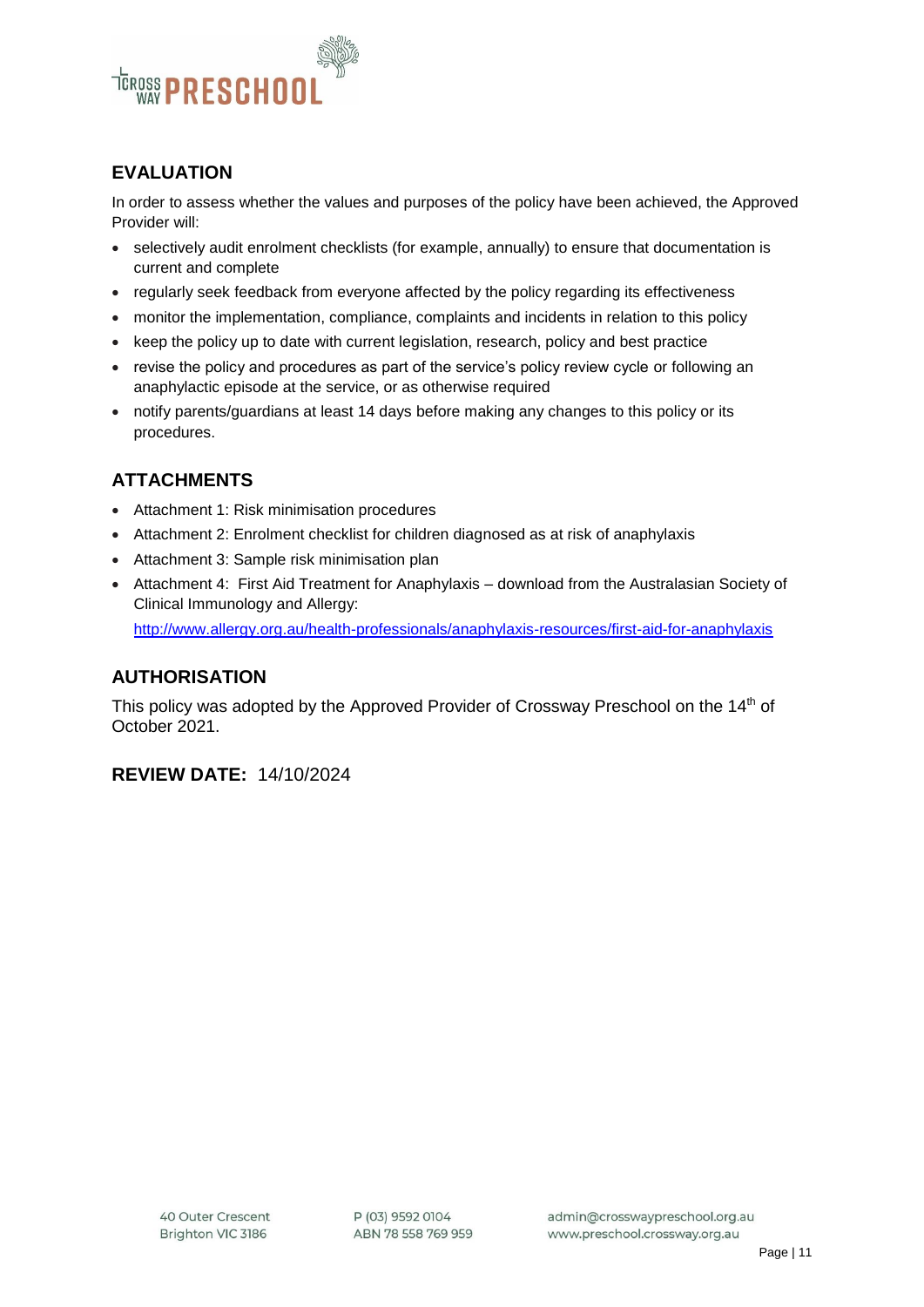

The following procedures should be developed in consultation with the parents/guardians of children in the service who have been diagnosed as at risk of anaphylaxis and implemented to protect those children from accidental exposure to allergens. These procedures should be regularly reviewed to identify any new potential for accidental exposure to allergens.

#### **In relation to the child diagnosed as at risk of anaphylaxis:**

- the child should only eat food that has been specifically prepared for him/her. Some parents/guardians may choose to provide all food for their child
- ensure there is no food sharing (refer to *Definitions*), or sharing of food utensils or containers at the service
- where the service is preparing food for the child:
	- ensure that it has been prepared according to the instructions of parents/guardians
	- parents/guardians are to check and approve the instructions in accordance with the risk minimisation plan
- bottles, other drinks, lunch boxes and all food provided by parents/guardians should be clearly labelled with the child's name
- consider placing a severely allergic child away from a table with food allergens. However, be mindful that children with allergies should not be discriminated against in any way and should be included in all activities
- provide an individual highchair for very young children to minimise the risk of cross-contamination of food
- where a child diagnosed as at risk of anaphylaxis is allergic to milk, ensure that non-allergic children are closely supervised when drinking milk/formula from bottles/cups and that these bottles/cups are not left within reach of children
- ensure appropriate supervision of the child diagnosed as at risk of anaphylaxis on special occasions such as excursions and other service events
- children diagnosed as at risk of anaphylaxis who are allergic to insect/sting bites should wear shoes and long-sleeved, light-coloured clothing while at the service.

#### **In relation to other practices at the service:**

- ensure tables, highchairs and bench tops are thoroughly cleaned after every use
- ensure that all children and adults wash hands upon arrival at the service, and before and after eating
- supervise all children at meal and snack times and ensure that food is consumed in specified areas. To minimise risk, children should not move around the service with food
- do not use food of any kind as a reward at the service
- ensure that children's risk minimisation plans inform the service's food purchases and menu planning
- ensure that staff and volunteers who are involved in food preparation and service undertake measures to prevent cross-contamination of food during the storage, handling, preparation and serving of food, including careful cleaning of food preparation areas and utensils (refer to *Food Safety Policy*)
- request that all parents/guardians avoid bringing food to the service that contains specified allergens or ingredients as outlined in the risk minimisation plans of children diagnosed as at risk of anaphylaxis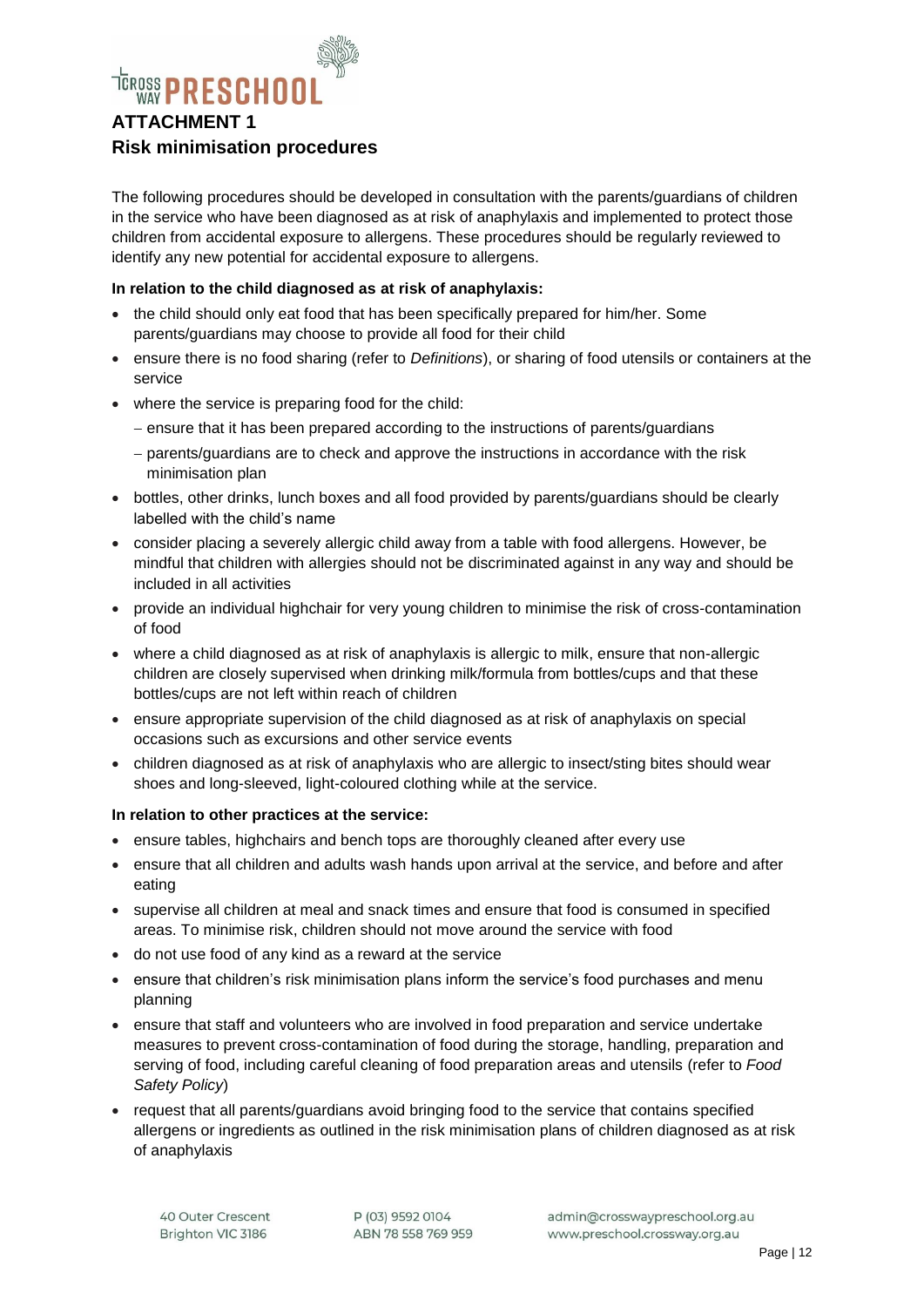

- restrict the use of food and food containers, boxes and packaging in crafts, cooking and science experiments, according to the allergies of children at the service
- ensure staff discuss the use of foods in children's activities with parents/guardians of at-risk children. Any food used at the service should be consistent with the risk management plans of children diagnosed as at risk of anaphylaxis
- ensure that garden areas are kept free from stagnant water and plants that may attract biting insects.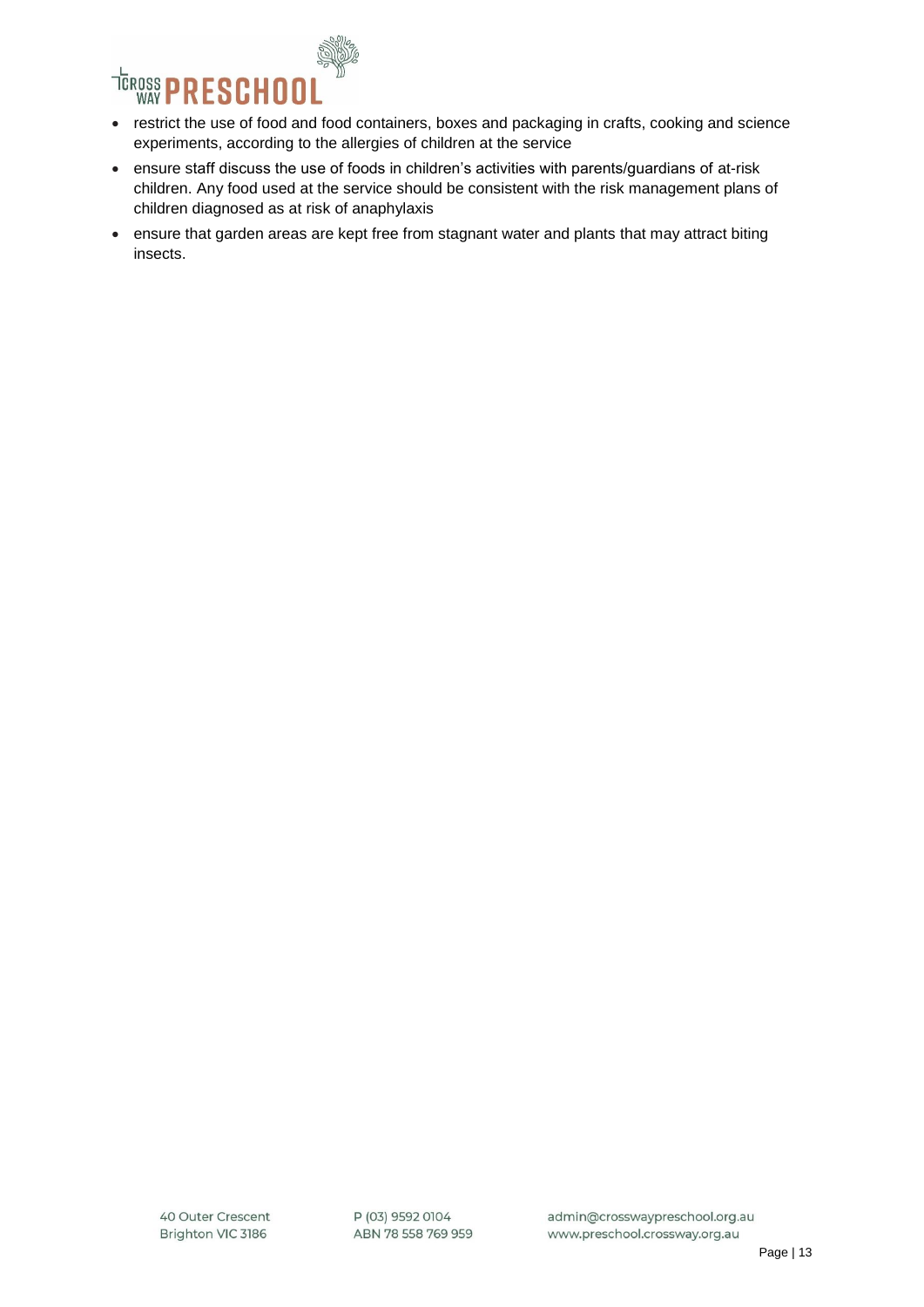

# **ATTACHMENT 2**

# **Enrolment checklist for children diagnosed as at risk of anaphylaxis**

| ப                        | A risk minimisation plan is completed in consultation with parents/guardians prior to the<br>attendance of the child at the service and is implemented including following procedures to<br>address the particular needs of each child diagnosed as at risk of anaphylaxis.                                                                       |
|--------------------------|---------------------------------------------------------------------------------------------------------------------------------------------------------------------------------------------------------------------------------------------------------------------------------------------------------------------------------------------------|
| $\overline{\phantom{a}}$ | Parents/guardians of a child diagnosed as at risk of anaphylaxis have been provided with a copy<br>of the service's Anaphylaxis Policy and Dealing with Medical Conditions Policy.                                                                                                                                                                |
| $\Box$                   | All parents/guardians are made aware of the service's Anaphylaxis Policy.                                                                                                                                                                                                                                                                         |
| $\Box$                   | An ASCIA action plan for anaphylaxis for the child is completed and signed by the child's<br>registered medical practitioner and is accessible to all staff.                                                                                                                                                                                      |
| $\Box$                   | A copy of the child's ASCIA action plan for anaphylaxis is included in the child's adrenaline<br>autoinjector kit (refer to Definitions).                                                                                                                                                                                                         |
| $\Box$                   | An adrenaline autoinjector (within a visible expiry date) is available for use at all times the child is<br>being educated and cared for by the service.                                                                                                                                                                                          |
| $\Box$                   | An adrenaline autoinjector is stored in an insulated container (adrenaline autoinjector kit) in a<br>location easily accessible to adults both indoors and outdoors (not locked away) but inaccessible<br>to children, and away from direct sources of heat and cold.                                                                             |
| $\Box$                   | All staff, including casual and relief staff, are aware of the location of each adrenaline autoinjector<br>kit which includes each child's ASCIA action plan for anaphylaxis.                                                                                                                                                                     |
| $\Box$                   | All staff have undertaken approved anaphylaxis management training (refer to Definitions), which<br>includes strategies for anaphylaxis management, risk minimisation, recognition of allergic<br>reactions and emergency first aid treatment. Details regarding qualifications are to be recorded<br>on the staff record (refer to Definitions). |
| $\Box$                   | All staff have undertaken practise with an autoinjector trainer at least annually and preferably<br>quarterly. Details regarding participation in practice sessions are to be recorded on the staff<br>record (refer to Definitions).                                                                                                             |
| $\Box$                   | A procedure for first aid treatment for anaphylaxis is in place and all staff understand it (refer to<br>Attachment 4).                                                                                                                                                                                                                           |
| $\Box$                   | Contact details of all parents/guardians and authorised nominees are current and accessible.                                                                                                                                                                                                                                                      |
| $\Box$                   | Information regarding any other medications or medical conditions in the service (for example<br>asthma) is available to staff.                                                                                                                                                                                                                   |
| $\overline{\phantom{0}}$ | $\sim$ $\sim$ $\sim$ $\sim$ $\sim$                                                                                                                                                                                                                                                                                                                |

 $\Box$  If food is prepared at the service, measures are in place to prevent cross-contamination of the food given to the child diagnosed as at risk of anaphylaxis.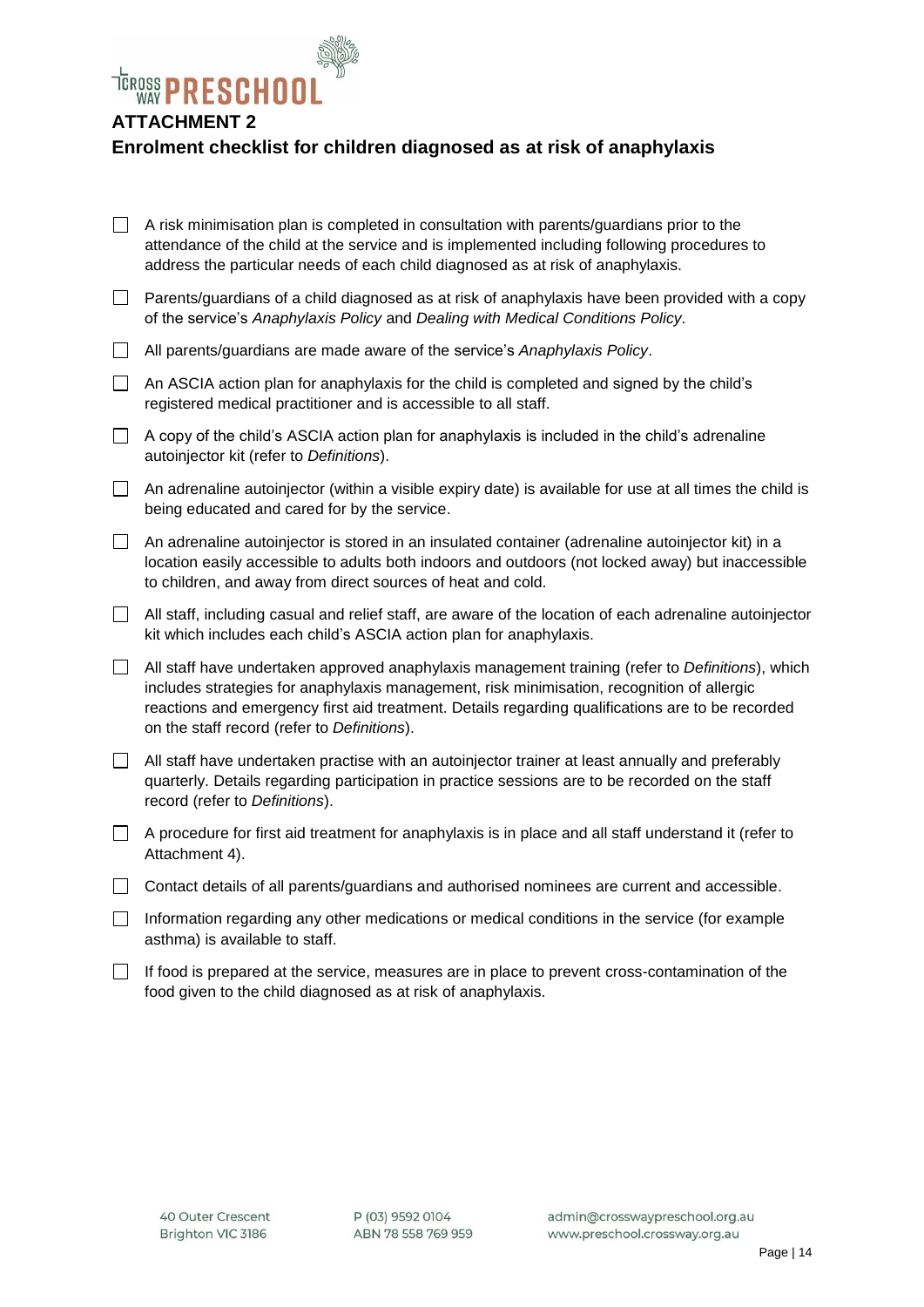

The following information is not a comprehensive list but contains some suggestions to consider when developing/reviewing your service's risk minimisation plan in consultation with parents/guardians.

| How well has the service planned for meeting the needs of children with allergies and those<br>who have been diagnosed as at risk of anaphylaxis? |                                                                                                                                                                                                                                                                                                                 |  |  |  |  |
|---------------------------------------------------------------------------------------------------------------------------------------------------|-----------------------------------------------------------------------------------------------------------------------------------------------------------------------------------------------------------------------------------------------------------------------------------------------------------------|--|--|--|--|
| Who are the children?                                                                                                                             | List names and room locations of each child diagnosed as<br>at risk.                                                                                                                                                                                                                                            |  |  |  |  |
| What are they allergic to?                                                                                                                        | List all known allergens for each child at risk.<br>$\Box$<br>$\perp$<br>List potential sources of exposure to each known allergen                                                                                                                                                                              |  |  |  |  |
|                                                                                                                                                   | and strategies to minimise the risk of exposure. This will<br>include requesting certain foods/items not be brought to<br>the service.                                                                                                                                                                          |  |  |  |  |
| Do staff (including casual and<br>relief staff), volunteers and visiting<br>staff recognise the children at<br>risk?                              | List the strategies for ensuring that all staff, including<br>$\mathsf{L}$<br>casual and relief staff, recognise each at risk child, are<br>aware of the child's specific allergies and symptoms and<br>the location of their adrenaline autoinjector kit including<br>their ASCIA action plan for anaphylaxis. |  |  |  |  |
| Do families and staff know how<br>the service manages the risk of<br>anaphylaxis?                                                                 | Record the date on which each family of a child diagnosed<br>$\perp$<br>as at risk of anaphylaxis is provided a copy of the service's<br>Anaphylaxis Policy.                                                                                                                                                    |  |  |  |  |
|                                                                                                                                                   | Record the date that parents/guardians provide an<br>unused, in-date and complete adrenaline autoinjector kit.                                                                                                                                                                                                  |  |  |  |  |
|                                                                                                                                                   | Test that all staff, including casual and relief staff, know<br>the location of the adrenaline autoinjector kit and ASCIA<br>action plan for anaphylaxis for each at risk child.                                                                                                                                |  |  |  |  |
|                                                                                                                                                   | Ensure that there is a procedure in place to regularly<br>$\perp$<br>check the expiry date of each adrenaline autoinjector.                                                                                                                                                                                     |  |  |  |  |
|                                                                                                                                                   | Ensure a written request is sent to all families at the<br>$\perp$<br>service to follow specific procedures to minimise the risk of<br>exposure to a known allergen. This may include strategies<br>such as requesting specific items not be sent to the<br>service, for example:                               |  |  |  |  |
|                                                                                                                                                   | • food containing known allergens or foods where transfer<br>from one child to another is likely e.g. peanut/nut<br>products, whole egg, sesame or chocolate                                                                                                                                                    |  |  |  |  |
|                                                                                                                                                   | food packaging where that food is a known allergen<br>e.g. cereal boxes, egg cartons.                                                                                                                                                                                                                           |  |  |  |  |

P (03) 9592 0104 ABN 78 558 769 959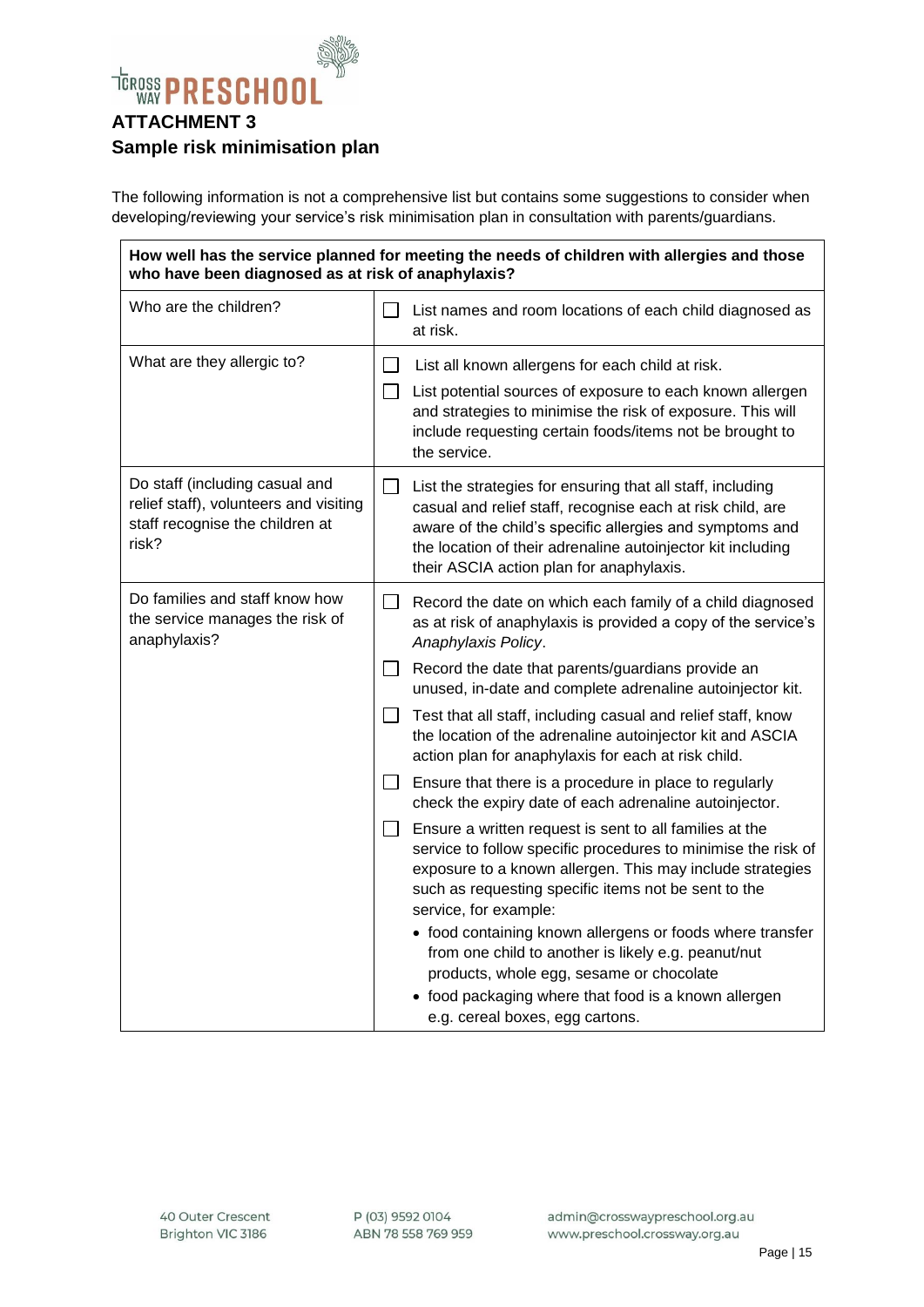

|                        | Ensure a new written request is sent to all families if food<br>allergens change.                                                                                                                                                                                                                                     |
|------------------------|-----------------------------------------------------------------------------------------------------------------------------------------------------------------------------------------------------------------------------------------------------------------------------------------------------------------------|
| $\mathsf{L}$           | Ensure all families are aware of the service policy that no<br>child who has been prescribed an adrenaline autoinjector<br>is permitted to attend the service without that device.                                                                                                                                    |
|                        | Display the ASCIA generic poster Action Plan for<br>Anaphylaxis in key locations at the service and ensure a<br>completed Ambulance Victoria AV How to Call Card is<br>next to all telephone/s.                                                                                                                       |
| ⊔                      | The adrenaline autoinjector kit, including a copy of the<br>ASCIA action plan for anaphylaxis, is carried by an<br>educator when a child diagnosed as at risk is taken<br>outside the service premises e.g. for excursions.                                                                                           |
|                        | All parents/guardians are provided with a copy of the<br>Anaphylaxis Policy prior to commencing at<br>Crossway Preschool.                                                                                                                                                                                             |
|                        | A copy of this policy is displayed in a prominent location at<br>the service.                                                                                                                                                                                                                                         |
| $\Box$<br>$\mathsf{L}$ | Staff will meet with parents/guardians of a child diagnosed<br>as at risk of anaphylaxis prior to the child's<br>commencement at the service and will develop an<br>individual communication plan for that family.                                                                                                    |
|                        | An induction process for all staff and volunteers includes<br>information regarding the management of anaphylaxis at<br>the service including the location of adrenaline autoinjector<br>kits, ASCIA action plans for anaphylaxis, risk minimisation<br>plans and procedures, and identification of children at risk. |
|                        |                                                                                                                                                                                                                                                                                                                       |
|                        |                                                                                                                                                                                                                                                                                                                       |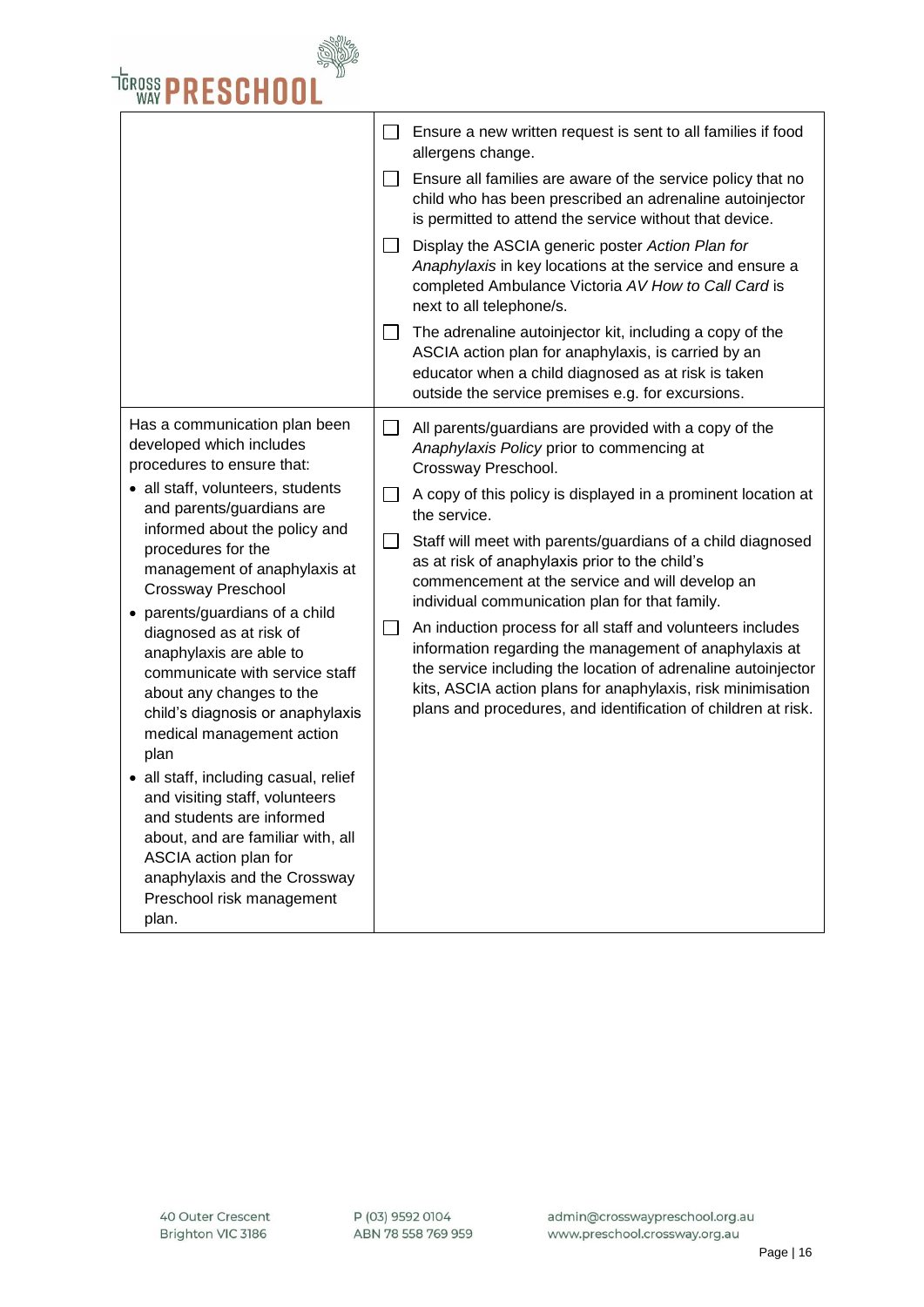

#### **Do all staff know how the service aims to minimise the risk of a child being exposed to an allergen?**

Think about times when the child could potentially be exposed to allergens and develop appropriate strategies including identifying the person responsible for implementing them (refer to the following section for possible scenarios and strategies).

- Menus are planned in conjunction with parents/guardians of children diagnosed as at risk of anaphylaxis:
	- Food for the at-risk child is prepared according to the instructions of parents/guardians to avoid the inclusion of food allergens.
	- As far as is practical, the service's menu for all children should not contain food with ingredients such as milk, egg, peanut/nut or sesame, or other products to which children are at risk.
	- The at-risk child should not be given food where the label indicates that the food may contain traces of a known allergen.
- $\Box$  Hygiene procedures and practices are followed to minimise the risk of cross-contamination of surfaces, food utensils or containers by food allergens (refer to *Hygiene Policy* and *Food Safety Policy*).
- $\Box$  Consider the safest place for the at-risk child to be served and to consume food, while ensuring they are not discriminated against or socially excluded from activities.
- $\Box$  Develop procedures for ensuring that each at risk child only consumes food prepared specifically for him/her.
- $\Box$  Do not introduce food to a baby/child if the parents/guardians have not previously given this food to the baby/child.
- $\Box$  Ensure each child enrolled at the service washes his/her hands upon arrival at the service, and before and after eating.
- $\Box$  Employ teaching strategies to raise the awareness of all children about anaphylaxis and the importance of *no food sharing* (refer to *Definitions*) at the service.
- $\Box$  Bottles, other drinks, lunch boxes and all food provided by the family of the at-risk child should be clearly labelled with the child's name.

#### **Do relevant people know what action to take if a child has an anaphylactic episode?**

- $\Box$  Know what each child's ASCIA action plan for anaphylaxis contains and implement the procedures.
- □ Know:
	- who will administer the adrenaline autoinjector and stay with the child
	- who will telephone the ambulance and the parents/guardians of the child
	- who will ensure the supervision of other children at the service
	- who will let the ambulance officers into the service and take them to the child.
- $\Box$  Ensure all staff have undertaken approved anaphylaxis management training and participate in regular practise sessions.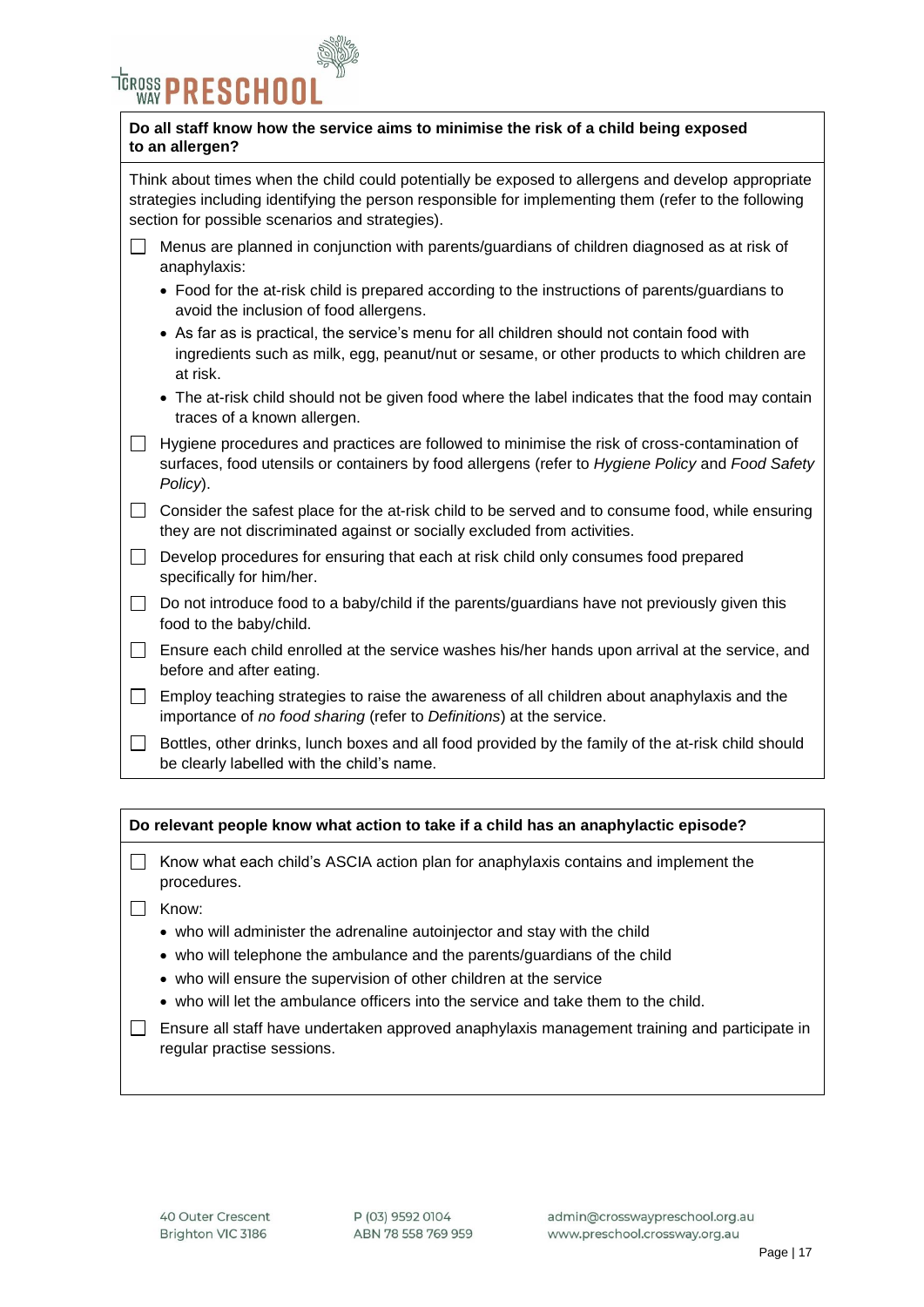

#### **Potential exposure scenarios and strategies**

#### **How effective is the service's risk minimisation plan?**

 $\Box$  Review the risk minimisation plan of each child diagnosed as at risk of anaphylaxis with parents/guardians at least annually, but always on enrolment and after any incident or accidental exposure to allergens.

| <b>Scenario</b>                                                                                                    | <b>Strategy</b>                                                                                                                                                                                                                                                                                            | Who is<br>responsible?                                 |
|--------------------------------------------------------------------------------------------------------------------|------------------------------------------------------------------------------------------------------------------------------------------------------------------------------------------------------------------------------------------------------------------------------------------------------------|--------------------------------------------------------|
| Food is provided by the<br>service and a food allergen is<br>unable to be removed from<br>the service's menu (e.g. | Menus are planned in conjunction with<br>parents/guardians of children diagnosed as<br>at risk, and food is prepared according to<br>the instructions of parents/guardians.                                                                                                                                | Cook, Nominated<br>Supervisor and<br>parents/guardians |
| milk).                                                                                                             | Alternatively, the parents/guardians provide<br>all food for the at-risk child.                                                                                                                                                                                                                            |                                                        |
|                                                                                                                    | Ensure separate storage of foods<br>containing the allergen.                                                                                                                                                                                                                                               | <b>Approved Provider</b><br>and Cook                   |
|                                                                                                                    | Cook and staff observe food handling,<br>preparation and serving practices to<br>minimise the risk of cross-contamination.<br>This includes implementing good hygiene<br>practices and effective cleaning of surfaces<br>in the kitchen and children's eating area,<br>food utensils and containers.       | Cook, staff and<br>volunteers                          |
|                                                                                                                    | There is a system in place to ensure the<br>child diagnosed as at risk of anaphylaxis is<br>served only food prepared for him/her.                                                                                                                                                                         | Cook and staff                                         |
|                                                                                                                    | A child diagnosed as at risk of anaphylaxis<br>is served and consumes their food in a<br>location considered to be at low risk of<br>cross-contamination by allergens from<br>another child's food. Ensure this location is<br>not separate from all children and allows<br>social inclusion at mealtimes. | <b>Staff</b>                                           |
|                                                                                                                    | Children are regularly reminded of the<br>importance of not sharing food.                                                                                                                                                                                                                                  | <b>Staff</b>                                           |
|                                                                                                                    | Children are closely supervised during<br>eating.                                                                                                                                                                                                                                                          | Staff                                                  |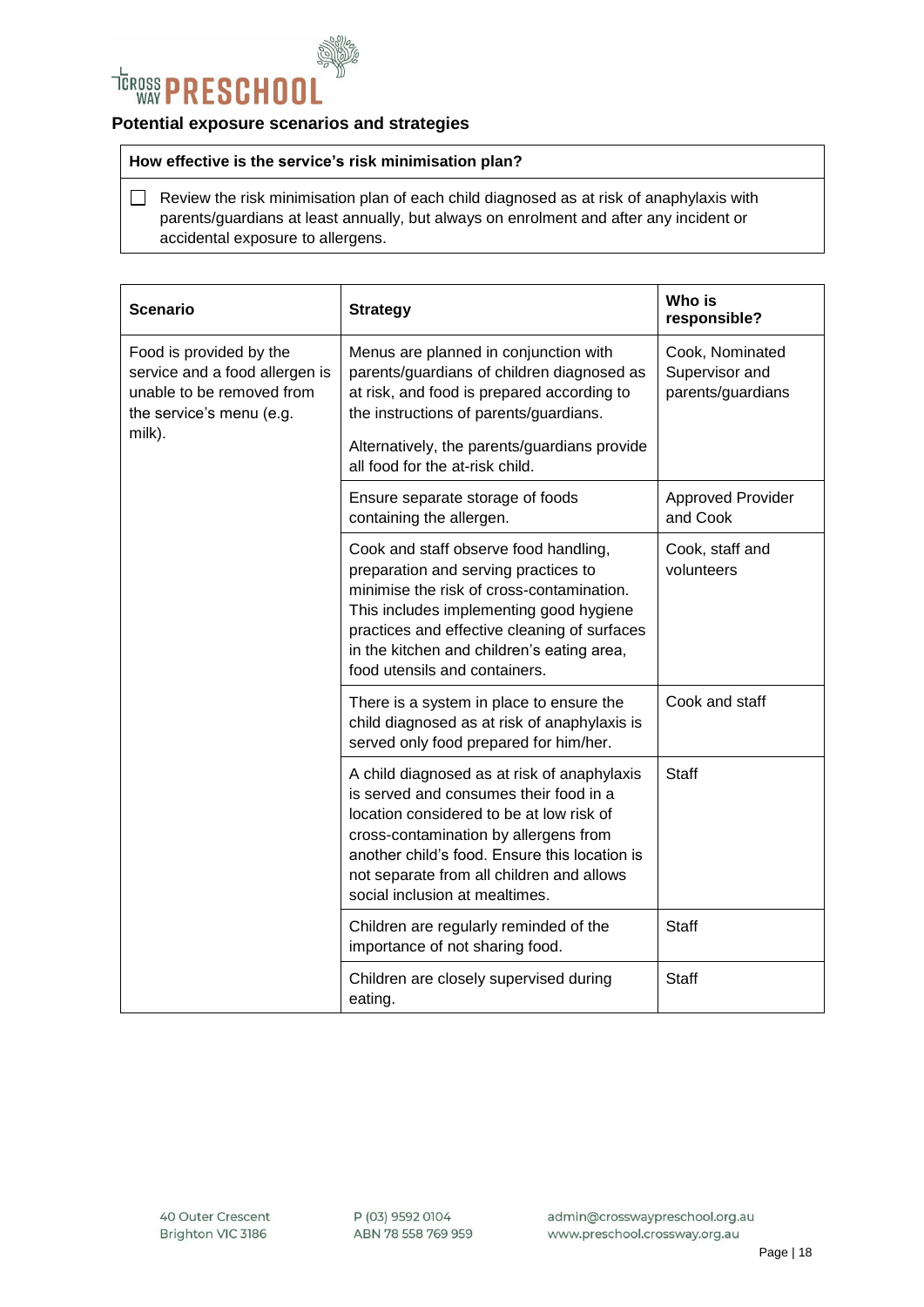

| Party or celebration                     | Give parents/guardians adequate notice of<br>the event.                                                                                                                                                                                                                      | Approved Provider,<br>Nominated<br>Supervisor and<br>educators |
|------------------------------------------|------------------------------------------------------------------------------------------------------------------------------------------------------------------------------------------------------------------------------------------------------------------------------|----------------------------------------------------------------|
|                                          | Ensure safe food is provided for the child<br>diagnosed as at risk of anaphylaxis.                                                                                                                                                                                           | Parents/guardians<br>and staff                                 |
|                                          | Ensure the child diagnosed as at risk of<br>anaphylaxis only eats food approved by<br>his/her parents/guardians.                                                                                                                                                             | <b>Staff</b>                                                   |
|                                          | Specify a range of foods that all<br>parents/guardians may send for the party<br>and note particular foods and ingredients<br>that should not be sent.                                                                                                                       | <b>Approved Provider</b><br>and Nominated<br>Supervisor        |
| Protection from insect bite<br>allergies | Specify play areas that are lowest risk to<br>the child diagnosed as at risk and<br>encourage him/her and peers to play in that<br>area.                                                                                                                                     | Educators                                                      |
|                                          | Decrease the number of plants that attract<br>bees or other biting insects.                                                                                                                                                                                                  | <b>Approved Provider</b>                                       |
|                                          | Ensure the child diagnosed as at risk of<br>anaphylaxis wears shoes at all times they<br>are outdoors.                                                                                                                                                                       | Educators                                                      |
|                                          | Respond promptly to any instance of insect<br>infestation. It may be appropriate to request<br>exclusion of the child diagnosed as at risk<br>during the period required to eradicate the<br>insects.                                                                        | Approved<br>Provider/Nominated<br>Supervisor                   |
| Latex allergies                          | Avoid the use of party balloons or latex<br>gloves.                                                                                                                                                                                                                          | Staff                                                          |
| Cooking with children                    | Ensure parents/guardians of the child<br>diagnosed as at risk of anaphylaxis are<br>advised well in advance and included in the<br>planning process. Parents/guardians may<br>prefer to provide the ingredients<br>themselves.<br>Ensure activities and ingredients used are | Approved Provider,<br>Nominated<br>Supervisor and<br>educators |
|                                          | consistent with risk minimisation plans.                                                                                                                                                                                                                                     |                                                                |